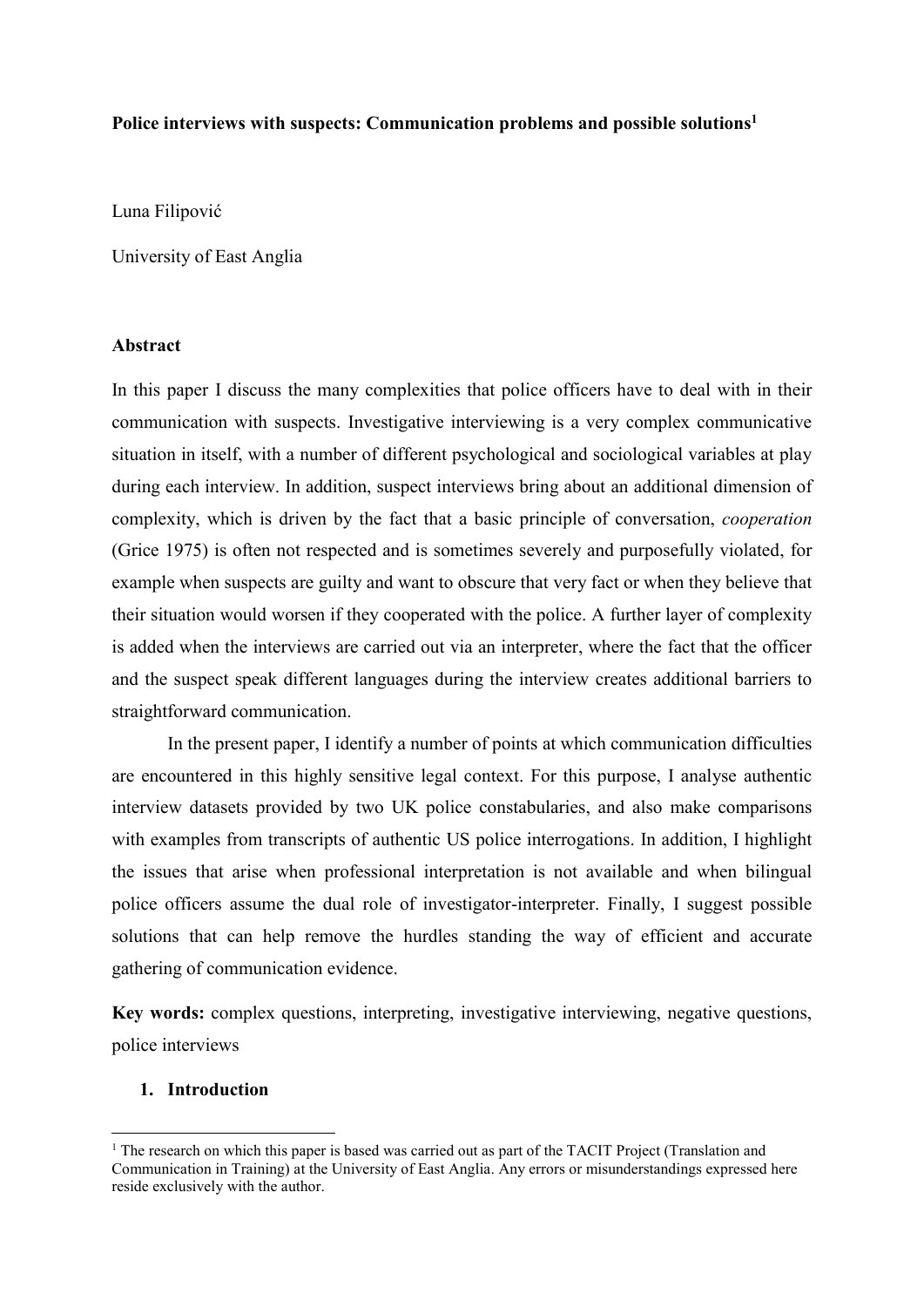Police interviews are a special type of discourse in which the roles of participants are clearly outlined and the purpose of communication, information-gathering, is well established before the communication begins. The restrictiveness of the communicative context, however, does not preclude the application of some general conversation strategies, and their analysis can reveal the exact points of difficulty in this type of communicative exchange. This is our goal at present: to identify when, where and why miscommunication or a breakdown of communication can occur in police interviews with suspects.

Different previous approaches to the study of police interviews have enabled us to understand how multifaceted this area of research is. I mention and discuss a number of relevant studies in section 2 of this paper. My analysis draws on a number of different linguistic theories and insights and I show how theory can inform practice and lead to beneficial professional recommendations. Section 3 outlines the methodology used in the current study and describe the datasets. In section 4, I point out specific recurrent instances of communication failure that were detected and discuss the reasons for such outcomes, namely *complexity in question formulation*. I discuss *uncooperative participation*, including breaking of conversational maxims, hedging and exploitation of ambiguity in section 5, and *crosslinguistic contrasts and translation issues* in section 6. In section 7, I offer conclusions and suggestions for further directions within this research area, including practical advice for police and language professionals who, respectively, conduct and assist in police interviews.

#### **2. Relevant research on police interviews, in brief**

Police interviews have been studied before from a variety of different angles within different disciplines. For instance, Dando, Wilcock and Milne (2009) looked into the success in adopting and applying the principles of the Cognitive Interview in practice by novice police officers and they detected gaps in how training translated into practice. Another perspective is given in a recent detailed international review of a significant number of studies of interview and interrogation methods and their effects on true and false confessions (Meissner et al. 2014). There is a dichotomy in methods used in law enforcement interviews, with accusatorial method commonly used in countries such as the USA, Canada and many Asian countries, and the information-gathering method of interrogation that is common in the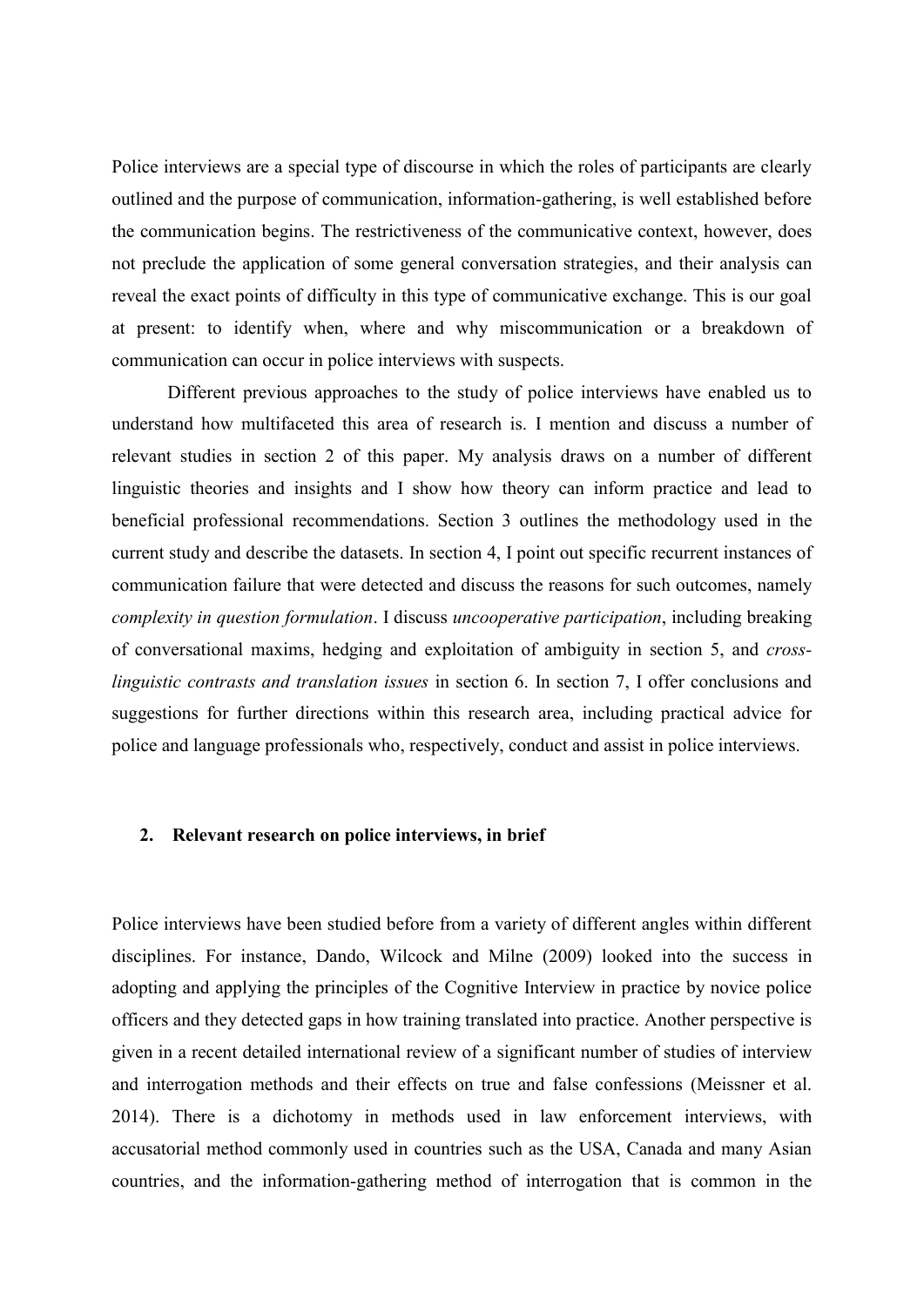European Union, the UK, New Zealand, Australia and Norway, which bans the use of closedended confirmatory questions and deception strategies such as presentation of false evidence. Meissner et al. (2014) report that, overall, the information-gathering approach produces significantly more true confessions whereas the accusatorial approach produces significantly more false confessions.

Our focus in this paper is on the role of language, in particular on contextual aspects of language use and language contrasts that can affect evidence-gathering in police interviews with suspects. Language researchers have conducted research in this area mainly from a sociolinguistic or discourse analysis perspective, on a number of occasions providing significant insights into certain aspects of verbal interaction that may affect the process and the outcome of police interviews. For instance, one-sidedness in terms of power relations, which is inherently present in police interviews because of the very different positions of the interviewer and the interviewee, manifests itself in discourse with regard to turn-taking, topic control and flow management (Haworth 2006; Heydon 2005). This highly specialised discourse environment has led to the development of specific communication strategies by both suspects and police interviewers. For instance, a study by Newbury and Johnson (2006) exemplifies a number of strategies that the suspect in question resorts to as resistance to constraining and coercive questioning by the police. Haworth (2010) discusses the effects on suspect interviews stemming from the format in which the original interview is presented later (e.g. spoken vs. written) and from the subsequent recontextualisation of the interview due to the shift in target audience (police interviewers vs. courtroom audience and lawyers). She finds that the "police-suspects interviews as presented as evidence are still not accurate and faithful representations of interviewees words, nor do they present interviewees with a neutral opportunity to put forward their own full version of events" (Haworth 2010: 180).

It is also worth pointing out that so far, substantially more research has been done in English-speaking monolingual contexts. In recent years, due to increased multilingualism in societies, legal contexts have become more multilingual, so researchers followed suit and valuable cross-linguistic and psycholinguistic investigations have taken place in the area of multilingual communication and the law. For instance, Kredens (2016) discusses various situational contexts in which officers and interpreters can interact successfully by sharing common interest in effective communication. A recent brief, yet very informative publication focuses specifically on police investigative interviewing and interpreting and exemplifies the numerous challenges and complexities that both police officers and interpreters have to navigate through in the context of police investigative interviewing (Mulayim, Lai, and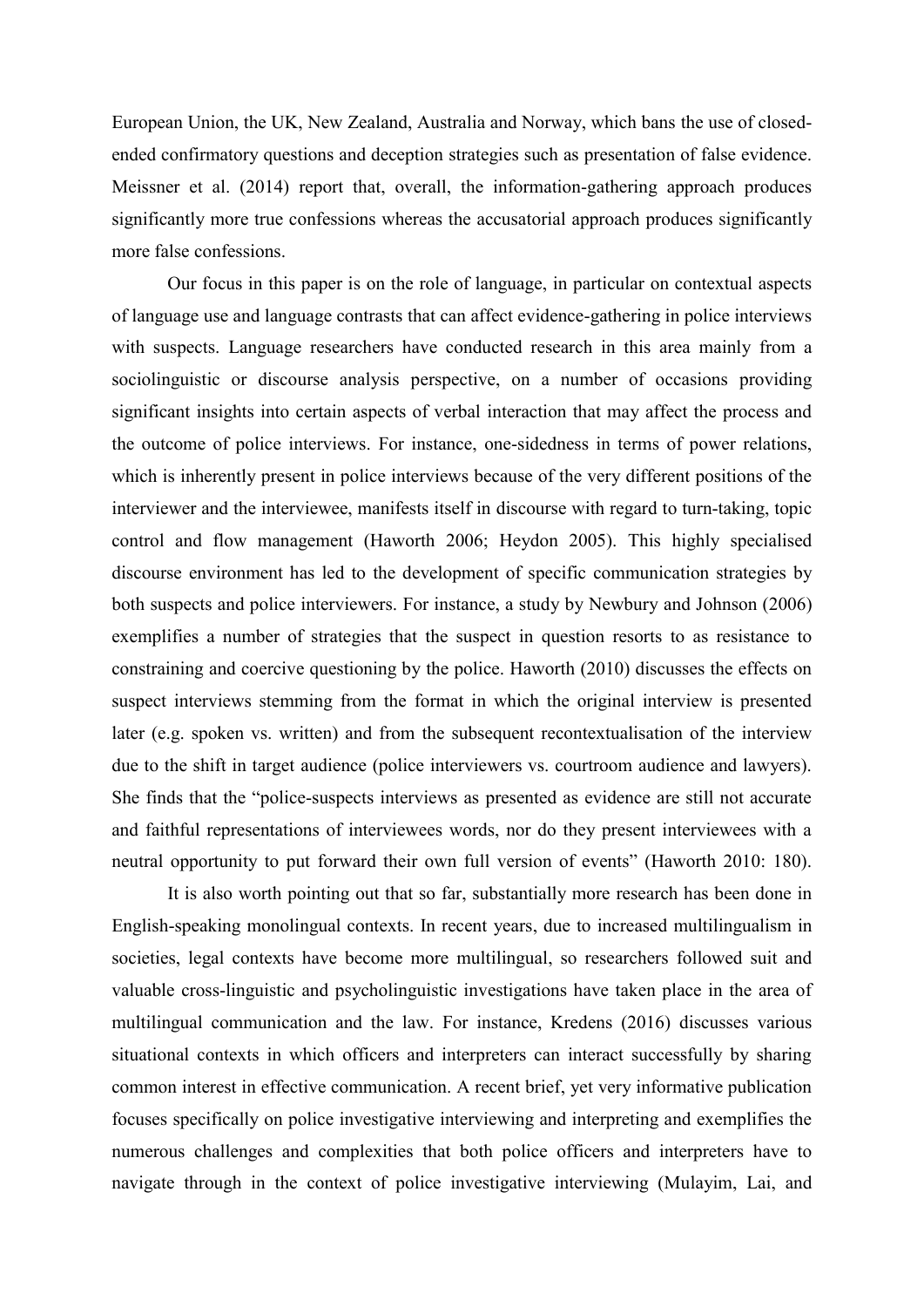Norma 2015). Filipović and Abad Vergara (2018) studied difficulties and problems that occur when a professional interpreter is not involved in a police interview and a bilingual officer takes on the interpreting role instead, in addition to his investigator role (see also Berk-Seligson 2011). This enhanced focus on interpreting and translation in police contexts has revealed that there is a need for more joint research and joint training of law enforcement, legal professionals and police interpreters, which is what also our current contribution reinforces.

#### **3. Data and methodology**

**.** 

The present work is an empirical study based on real-life police interview data collected from two UK Constabularies. The database prepared for the research presented here consists of 47 files of police interview transcripts that vary in length, from a couple of pages to around 40 pages. The content of each transcript is also variable, from singular "no comment" answers throughout the interview to rich, long narratives and detailed responses to questions. The analysis presented in this paper is based on 27 of the interview files; the remaining files were not used for the purpose of this study because they contained either "no comment" responses or consisted of long narratives with few questions. Seventeen of the files contain bilingual interviews with interpreters present (for Lithuanian, Portuguese, and Romanian). Ten files were monolingual, English-only exchanges. The bilingual files were chosen based on the language competence of the author, whereas the monolingual files were chosen randomly and analysed in order to see which issues are shared and which may pertain to either only monolingual or bilingual exchange in this context. One Constabulary prepared the data in hard copy with accompanying sound files in the format of CD recordings of the interviews. The other Constabulary provided only the audio CD recordings. It is relevant to point out that the transcript data are not verbatim versions of the recorded spoken interviews. Thus, it was essential to refer to both recorded and transcribed data during the analysis,<sup>2</sup> as non-verbatim monolingual transcripts as a point of reference for legal purposes carry numerous potential problems with them, not least because important information may be missing or be distorted due to translation difficulties (see Filipović 2007 for more discussion).

<sup>&</sup>lt;sup>2</sup> The difference in content between the two data sources, authentic audio recordings and transcripts, is not the subject of this paper but it could, and should be, a topic for future investigation.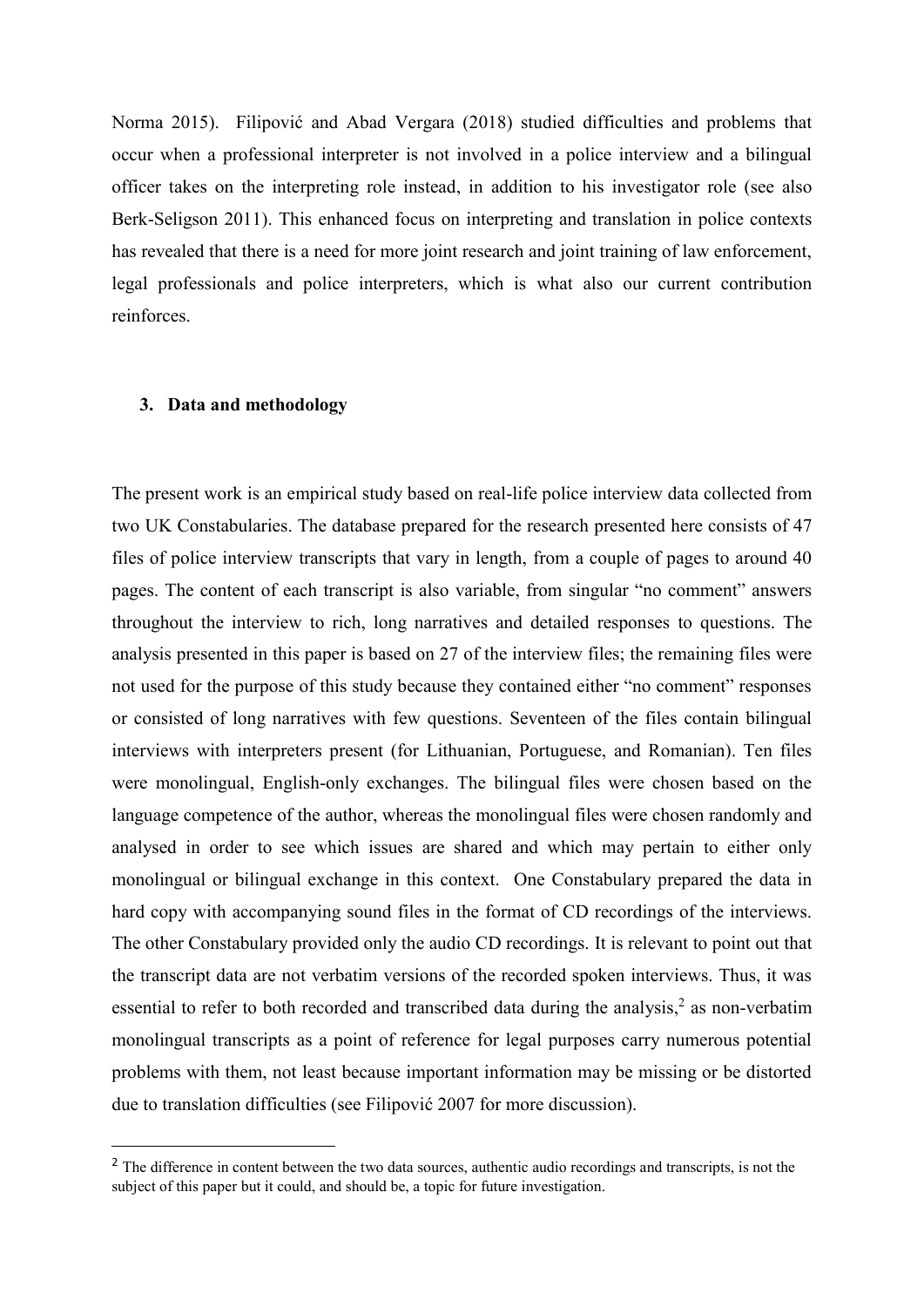The data analysis was carried out in three phases. Phase one was the initial reading of the transcripts with the purpose to locate the points at which there is a breakdown in the exchange flow. The breakdown was detected by noticing the explicit signalling of communication problem (e.g. *Pardon? I don't understand*) or by noticing the inadequacy of response to a question, as exemplified in sections 4, 5, and 6 below. Phase two involved the listening to the recordings in order to detect whether the reason for the breakdown is due to issues related to language contrasts and interpreting issues, or to general communication issues such as, for example, uncooperativeness of the interviewee, problematic initial formulation of questions in English, difficult terminology, unresolved ambiguity of expression, or similar. Phase three involved the systematising of the identified problems into categories and assessing their prevalence and frequency across the data samples. The present analysis is mainly qualitative because the varying size of files and the different types of the data available (unbalanced number of cases with vs. without interpreters) does not enable us to make enough finely-grained statistical predictions regarding specific features of language systems or language use, as has been done in some previous studies (e.g. Filipović 2007, 2013a). However, the study made it possible to quantify the frequency with which certain *types of issues* arise across both interpreter-assisted bilingual interviews and monolingual interviews.

I have to point out at this stage that the transcript research on which this paper is based has revealed a number of features that characterise good practice and successful exchange in the context of UK police interviews. Most of the transcripts reflect numerous instances of officers following the PEACE instructions and the principles of cognitive interview (see also Pounds, this volume). Police officers in the UK undergo extensive training in the interview techniques that underlie this model, and most of the interviewers in the datasets under consideration exhibit a high level of adherence to the prescribed guidelines. Our goal here however is not to establish the precise aspect in which the training matches performance or assess specific performance of interviewers or interpreters. The aim is to highlight some general and recurring difficulties in communication that are not necessarily driven by individual skills or capacities, but that may arise in this specific context *due to the use of certain words or structures* in either monolingual or bilingual (interpreterassisted) exchanges. Specifically, we will discuss how the difference in the ways in which information is packaged can affect understanding and communicative flow in interviews as well as impact interview outcomes. The practical goal is to enable more *efficient and*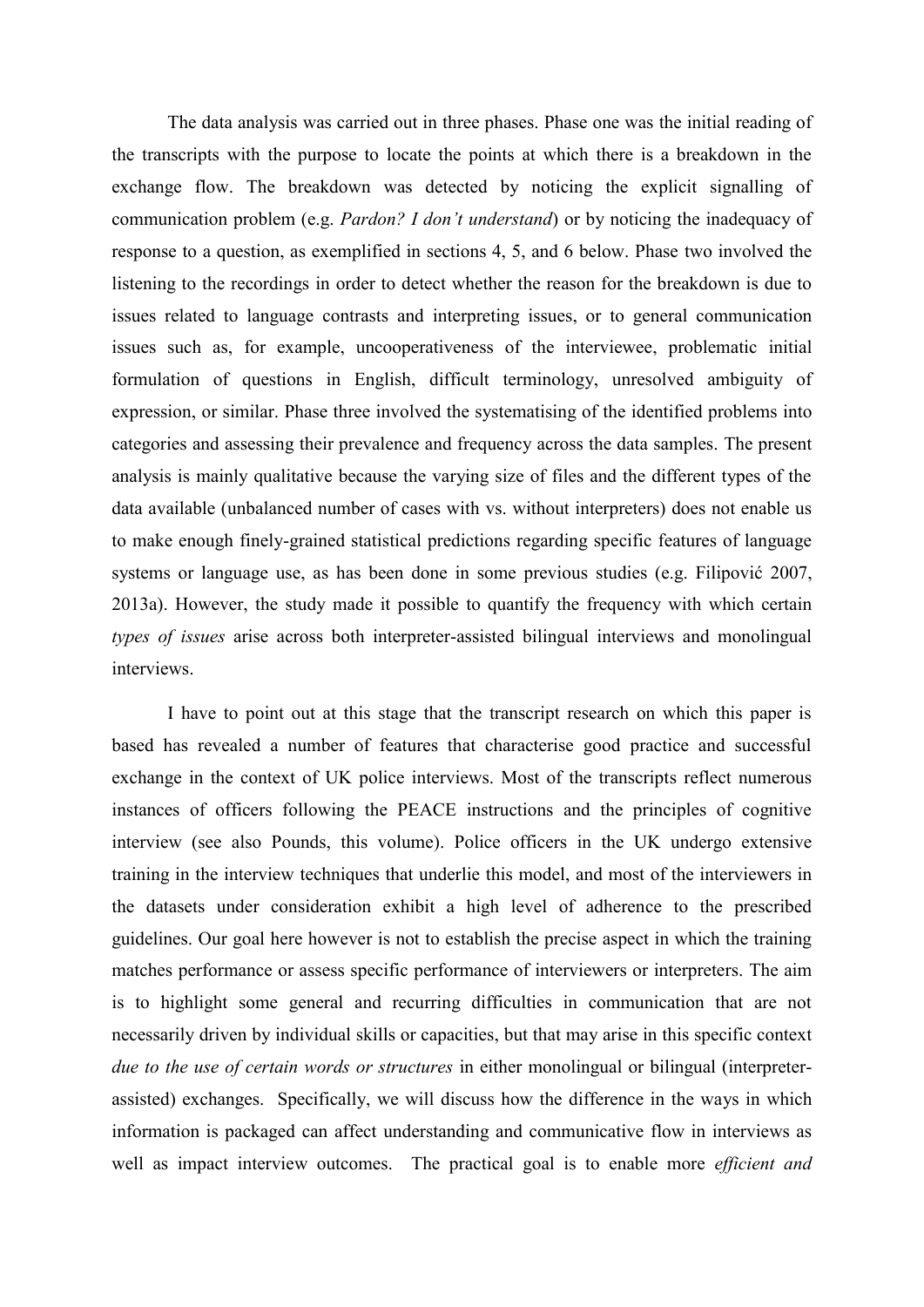*accurate elicitation of information* while enabling equal access to justice for all, regardless of their linguistic, cultural or social background.

#### **4. Data analysis: Complexity**

Complexity in language is a topic of much research and debate within a number of disciplines, e.g. linguistics, psychology and computer science. For instance, it can be defined in terms of the number of units that form a larger unit, such as the number of morphemes per word, or the number of constituents (e.g. determiners and nouns) within phrases (e.g. noun phrases), or of the increase in number of phrases embedded within phrases (see Hawkins 2004). Another measure of complexity can be whether the constituents that should be close together in order to interpret their meanings are indeed adjacent or separated by other constituents within a larger structure. In terms of language processing, simpler structures are easier to process than complex ones. For example, the structure *Look the neighbour's phone number up* is more complex and more difficult to process than *Look up the phone number of the neighbour*, due to the distance between the two elements that depend on each other ("look" and "up"). Complex words and structures are likewise less frequent and less familiar to speakers, especially among less well educated or speakers with insufficient knowledge of the local language (see Filipović and Hawkins 2013 on second language processing). In the contexts of a forensic linguistic analysis of interview transcripts we can adopt a working definition of complexity based on the *semantic transparency of words and processing ease of syntactic structures*. In a forensic linguistic context, Gibbons (2003) illustrates how conversation falters in legal interviews due to the use of some less known words, a feature which also may pertain to specific usage in legal contexts, as illustrated in examples (1) and  $(2)$ :

(1)

Q: Did you *approach* these men?

A: Your pardon?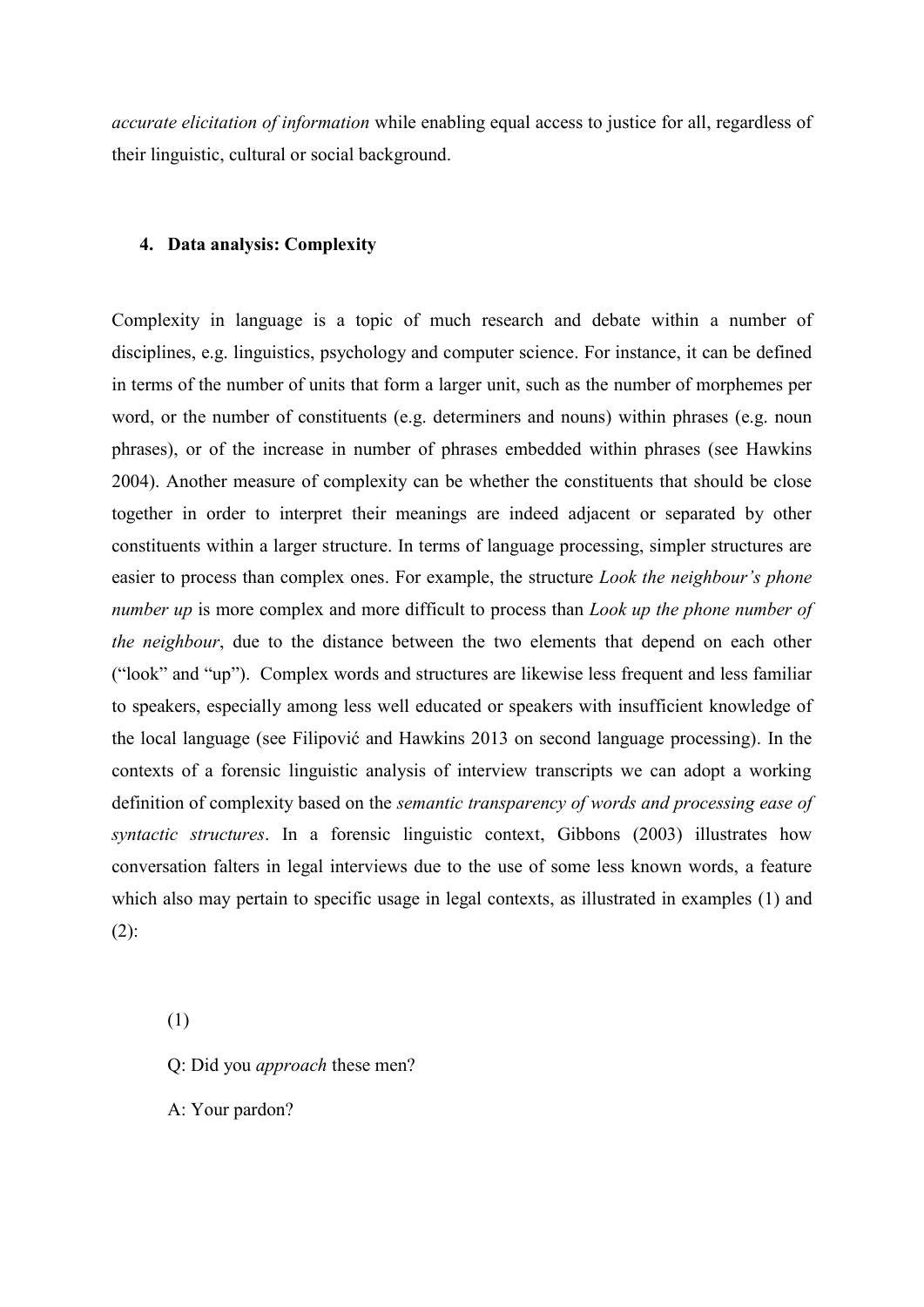(2)

Q: Did you *sustain* any injuries as a result of that initial fight?

A: Pardon? I don't…

Example (1) contains what Gibbons (2003) calls a specialist lexical item, "approach", which is easily replaceable by more transparent words such as "go near" or "go to". Similarly, the verb "sustain" in example (2) is a less frequent word and the phrase "sustain injuries" exemplifies a higher register specialist jargon, which can impede understanding and disrupt communicative exchange, as explained by Gibbons (2003) and as illustrated in examples (1) and (2) (see also Gibbons 2017 for a recent discussion of complexity in jury instructions).

In this section, we focus on police interview questions with respect to their complexity in form and meaning. I explain how and why the processing of complex questions, and the answers they elicit, is affected by the degree of complexity. This is of extreme importance to the legal context. Pavlenko (2017) has noticed that even proficient non-native speakers of English in the United States do not quite understand the meaning of the Miranda Rights warning<sup>3</sup>. It is not only the semantically complex words that create difficulties in understanding; the familiar words used in novel constructional combinations and in specialist contexts (such as "exercise one's rights") can be equally hard to process by both L1 and L2 English speakers.

# 4.1 Complex questions

1

In an overview of question types in police interviews, Oxburgh, Myklebust, and Grant (2010) examine how different types of questions are described in the literature. The main differentiation is made between productive or appropriate questions on the one hand and unproductive, risky and inappropriate questions on the other (Oxburgh et al. 2010: 53). Both groups contain a number of different question types. For example, open, probing, facilitative and appropriate closed questions belong to the former group, while leading, echo, suggestive,

<sup>&</sup>lt;sup>3</sup> Miranda Rights refer to the rights that any person taken into police custody in the United States has, which include the rights to remain silent and not respond to police questions and make self-incriminatory statements. These rights are read in the standardised 'Miranda Warning'.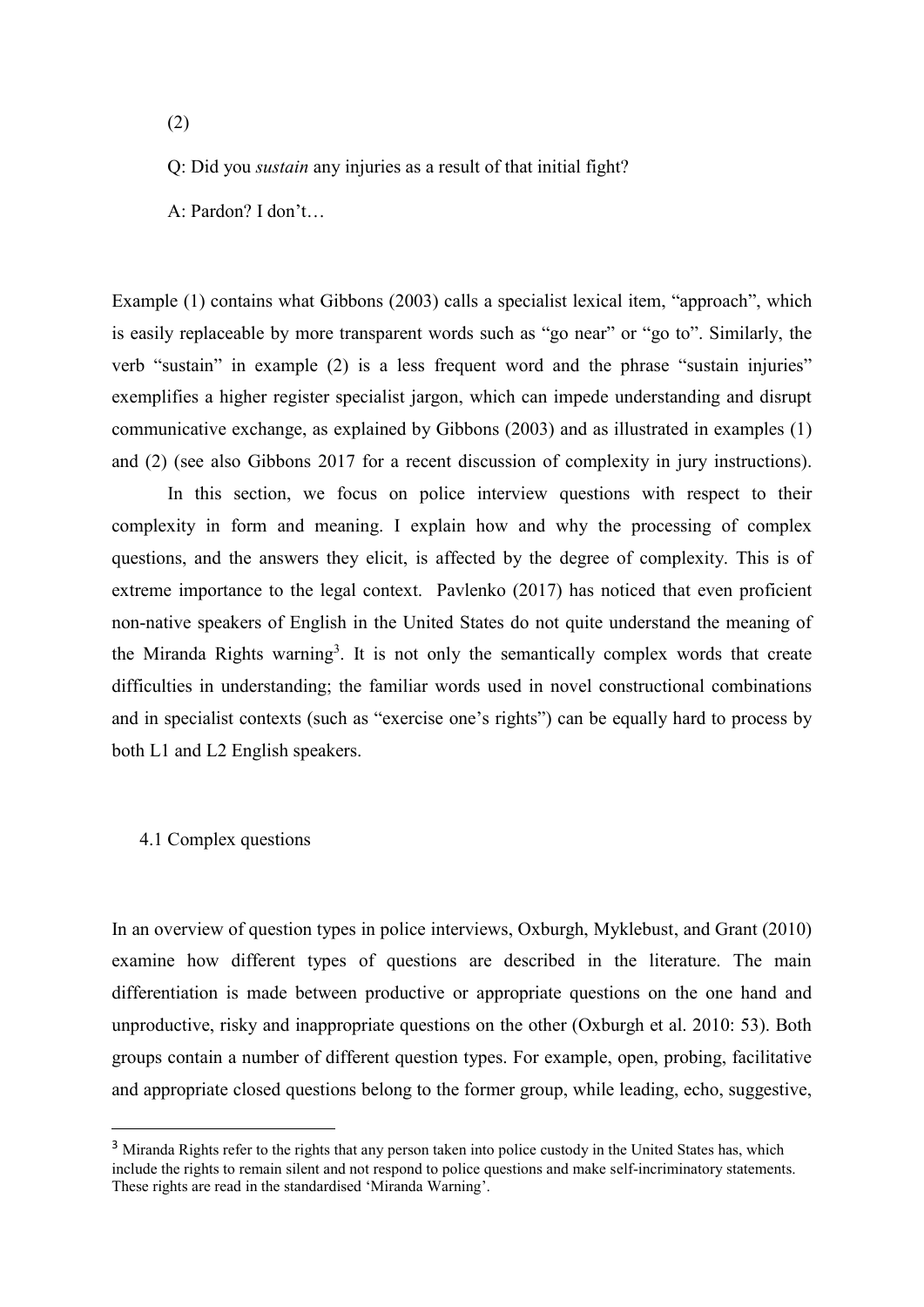multiple forced choice, opinion/statement, hypothetical and inappropriate closed questions belong to the latter group (ibid.). The authors emphasise that the focus in a classification should be on the purpose of the question and not only on the form since the same form (e.g. a *wh*-question) can function as open or closed question depending on how it is used (Oxburgh et al. 2010: 55).

A different focus of analysis, based on the complexity of the question and the effect it has on the exchange of the interview, is assumed in the present study Our data analysis revealed that questions with multiple embedding (such as phrase within a phrase or multiple use of relative clauses with a sentence) and complex conditional constructions (*if A, then why B*) create communication breakdowns and misunderstandings in both monolingual and bilingual interviews. Out of the 27 files, more than half (20 out 27) contained instances of minor or major problems due to complexity in questions This problem is in evidence across the data set, in both monolingual interviews and interpreter-assisted exchanges. Complex questions are hard to process even in a single language and the need to translate them creates an additional layer of complexity, due to the necessary changes, such as in word order, that the interpreter has to perform. Examples (3) and (4) illustrate this point (Q is for question; A for answer):

# (3)

Q: You commented that you knew yesterday when I wanted to speak to you what I was referring to, but if you thought that was all ok why would you know what I was talking about?

A: I didn't understand, could you repeat that please?

# (4)

Q: So it is not a case from what I can see it is not just a case of somebody saying can I use your bank details, that is not what they have done to you they are using your name if this is what happened they are using your name they have got email addresses with your name that is not the only one is it there is an email address, all is in your name leaving you sitting here with us having to answer questions for all of those having been arrested for fraud this is the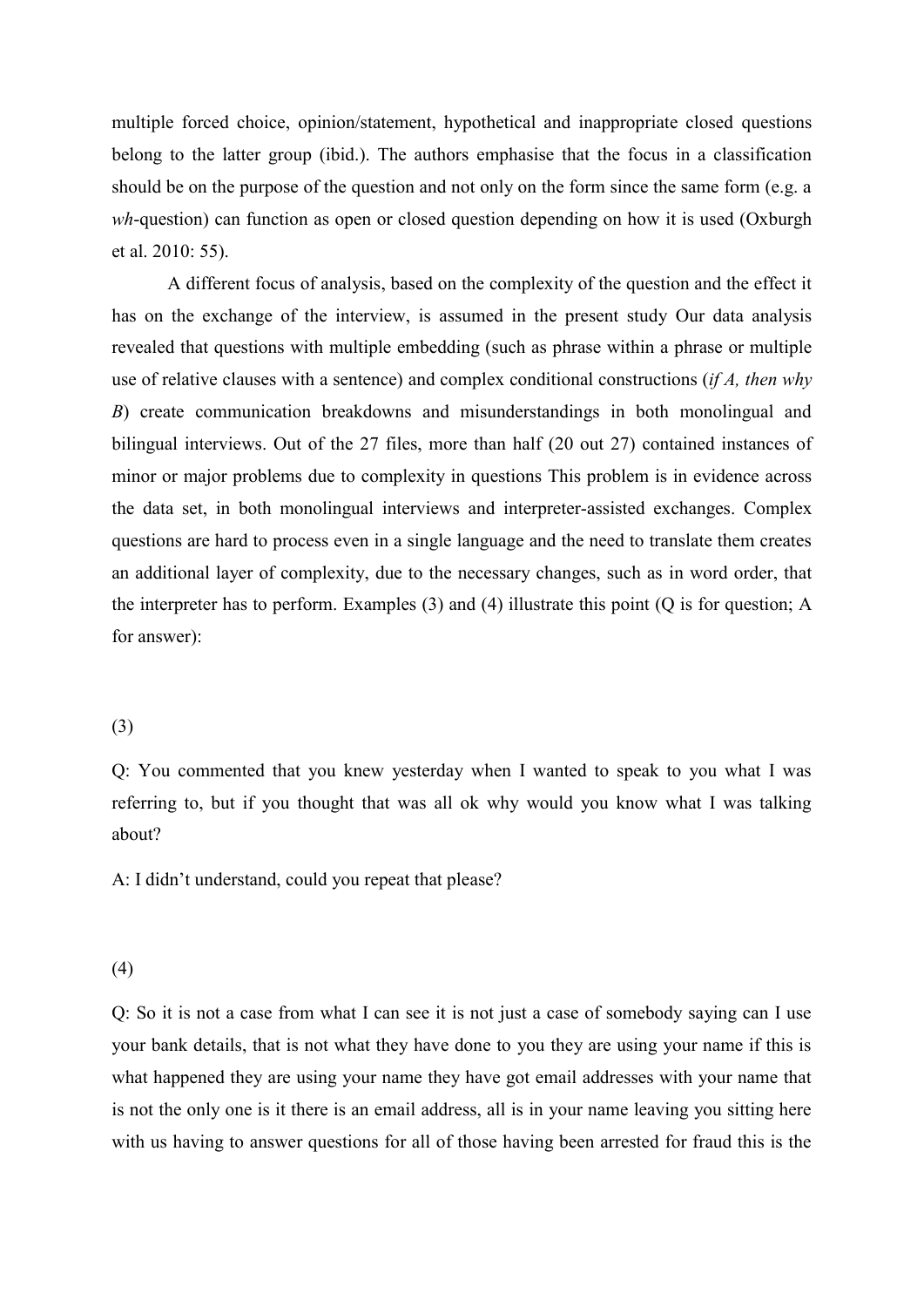person who has done that to you can you give us that person's name so we can look at this and sort this out?

A: No

Examples (3) and (4) illustrate how the flow of information exchange can break down, delaying the elicitation of information, or even preventing the obtaining of any kind of information. In example (3), the suspect is at pains to understand what the police interviewer is asking exactly. This is due to the use of multiple relative clauses ("that you knew yesterday", "when I wanted to speak to you", "what I was referring to"), with multiple embedding before the key portion of the question formulated as a complex conditional ("if you thought that was all ok, why would you know what I was talking about?"). Multiple relative clauses embedded into a larger clause, as seen in example (3), are difficult to process in any language as well as in both monolingual and bilingual exchanges, due to the need to connect the relatives to their referents at the same time. When a conditional is added on top of the multiple embedding, we have an extremely difficult task of trying to understand what is being asked, even in less stressful circumstances, such as reading the complex expressions printed on a page of an academic journal article. We can only try to imagine how hard it must be for the interviewee to achieve the feat of understanding the intended meaning of such a question. As Gibbons (1990: 234-235) pointed out, complex language used by police interviewers is particularly problematic for second language speakers. He compiled a corpus of such interactions, containing many examples of how long and complicated utterances (e.g. with 9 constituents and 6 preposition phrases!) are difficult to understand even for a native speaker.

Example (4) illustrates the breakdown of communication that arises when the question is too long and information-laden and when too much is going on at once so that the only thing the suspect can do is utter a monosyllabic "No" – probably the safest way to proceed, by negating whatever the interviewing officer is saying or implying. The fact that the initial negation ("so it is *not* the case that…") is added to the mix only aggravates the situation, because negative questions create an additional layer of complexity (see more details in the next section). Multicomponent questions are generally not regarded as good interviewing strategy because the answer may only address a portion of the question and we cannot be sure which one (see Mulayim, Lai, and Norma 2015: 82-83 for a discussion).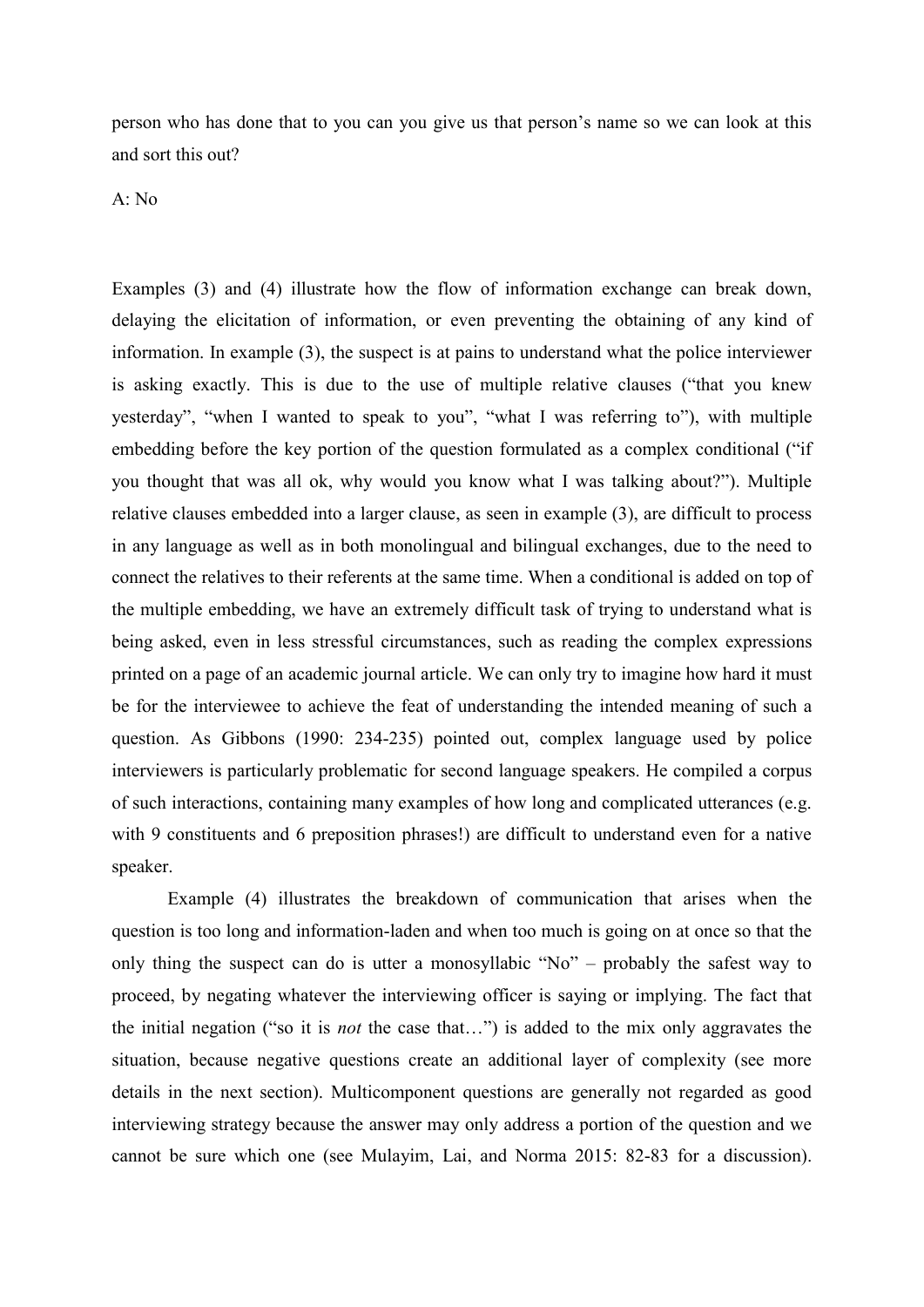Furthermore, the question in example (4) begins as a statement, which makes it difficult to understand that some kind of response is expected, and even more difficult to determine what kind of response is actually required.

Overall, the examples above have multiple linguistic and communicative features, namely the afore-mentioned negative framing of questions, framing questions as statements, multiple relative clause embeddings and a complex conditional construction (see Elder and Jaszczolt 2016 on issues related to how structures with conditionals are interpreted). The features mentioned here can create misunderstandings (e.g. do we know what is being denied in example (4)?) or communication breakdowns (example (3)).

#### 4.2 Negative questions

Certain general types of questions may be of particular interest for us here, because in addition to being difficult to process due to their semantic complexity, they introduce negative bias in communication. For example, negative questions are qualified as biased questions that negatively impact communicative exchange. This is because, as Reese and Asher (2010) explain, such questions convey an expectation, or *bias*, on the part of the speaker toward a specific answer to the question. They have properties of both assertions and questions and they are not neutral requests for information. Reese and Asher (2010) highlight that these biased questions are harder to process and more likely to elicit unintended meanings in answers. The types of biased questions they analyse and discuss are tag questions (*She is not here, is she?*), negative questions (*Didn't you read the warning before making the purchase?*) and emphatic focus question (*Did he lift a finger to help her?*). Numerous instances of negative questions were observed across the dataset (in one third of the dataset), but interestingly, some files have substantially more instances (e.g. ten or more occurrences) than do others (e.g. one or two). This indicates that the habit of formulating questions in this way may be characteristic of certain officers' individual linguistic habits or speech styles rather than of police language use in general. Nevertheless, it is still beneficial to highlight less adequate practice and recognise the difficulty that it causes in communication, which is illustrated in example (5).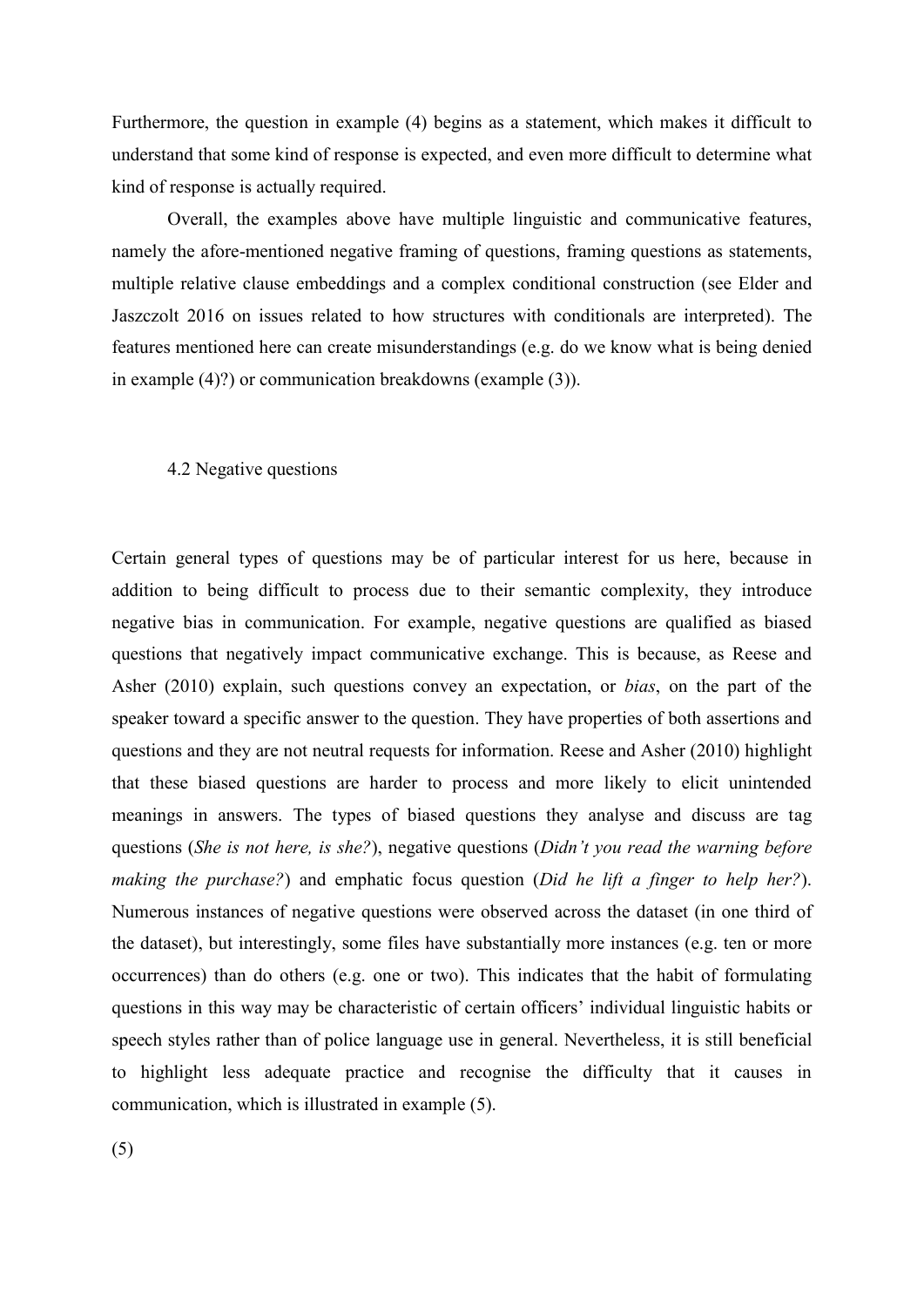Q: Were you not concerned when you noticed various items of jewellery?

A: I saw perfume, I didn't actually tip the bag out (words inaudible).

Q: Do you not think that strange [that an unknown man left his valuables with you]?

A: I don't know, we got talking, he knew where I lived, he had my phone number, he knew where I worked because I had told him that.

Q: Did you not find that strange that he wanted his notebook?

A: He's explained that he's fallen out with whoever he was renting from, whether that was his sister or his landlord, I didn't understand, and then he was going to his friend's [...]

In this example, we see that the negative questions do not lead to successful elicitation of the requested information. It may be the case that the suspect is evading the answer, which is something that lies beyond the interviewing officer's control; if the suspect wants to avoid answering or revealing information he or she may persist in doing so regardless of the formulation of the questions. However, what the interviewing officer can do is give fewer opportunities for unclarity, fuzziness and evasiveness. Out of the 43 negative questions in the data, none elicited the relevant information. It is much easier to claim misunderstanding if the questions are harder to process; and negative questions are indeed harder to process and respond to even if the suspect is cooperative. This is because these questions carry the presumption of negativity attached to the described state of affairs and the implication that the suspect should have acted in a way that was different from the way he allegedly did.

Crucially, the negative bias in certain question types that linguists have detected and pointed out should be avoided in police interviews, because it can distort information through confusion on the interlocutor's part and also delay getting to the point of a specific line of investigative questioning. As we see in example (5), the officer did not get any of the information that he was asking for, due to the question formulation whereby a negative bias was introduced; the suspect then showed resistance to this approach by giving an evasive response. Biased questions in conversation go against the ideal of cooperation in communication, and even though the context of police interviews is a specific one, where uncooperative behaviour is expected on many occasions (see the next section), biased questions such as negative questions represent an additional source of difficulty and may inspire further resistance.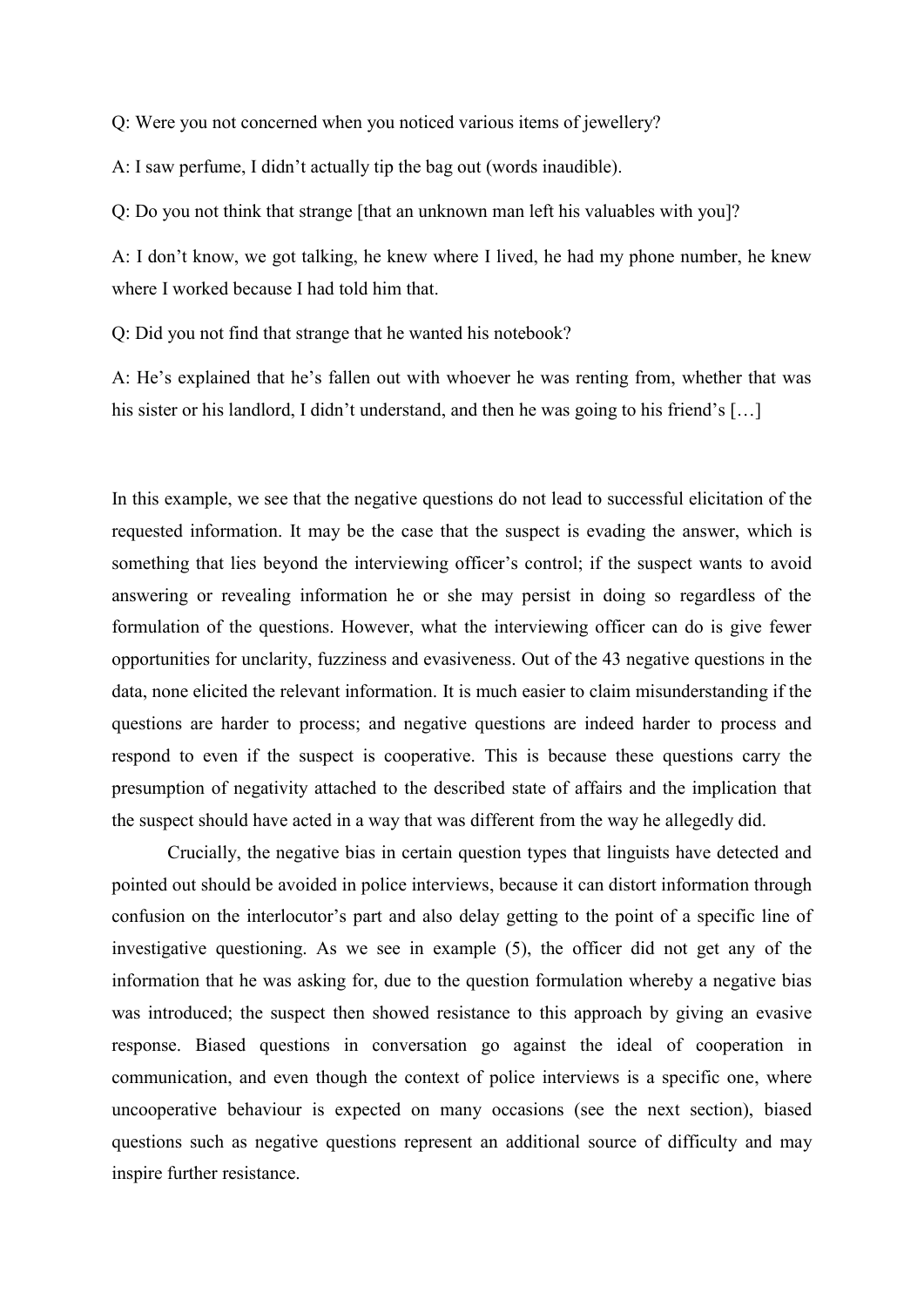#### **5. Uncooperativeness**

Cooperation should lie in the essence of conversation. Speakers share a goal of making themselves understood and understanding each other, whereby each side is supposed to make efforts to achieve that goal in the most optimal way that the circumstances would allow. This view was captured in the Cooperative Principle, as proposed and defined by the philosopher Paul Grice (1957, 1989). The Cooperative Principle states that you should "make your conversational contribution what is required, at the stage at which it occurs, by the accepted purpose or direction of the talk exchange in which you are engaged" (Grice 1989: 26). There are four maxims associated with the principle, namely the maxims of *quantity* (say no more and no less than required), of *quality* (be truthful and don't make assertions without proper evidence), of *manner* (avoid obscurity and ambiguity), and of *relation* (be relevant). The maxims are not prescriptive but rather descriptive, and they can help us account for the reasons why some conversational exchanges are successful and others are less so (Grice 1957). Grice's work has inspired numerous subsequent neo-Gricean (e.g. Levinson 2000) and post-Gricean (e.g. Carston 2002) approaches to the study of human communication; here we are not interested in the similarities and differences between the different approaches. Rather, we want to see how this analytical framework can enable us to explain how and why communication becomes uncooperative and what significance this may have in our current context. To start, let's look at example (6) from everyday communication:

#### (6)

Q: Is Georgina a good colleague?

A: She is always punctual and well-presented.

The question requires an answer of yes or no, but the answerer chooses to provide information that is not relevant and not required (though it may be truthful). The reason for this behaviour is the desire not to offend, since otherwise the most likely answer in this case might have been "No". The Gricean framework has been used in forensic linguistic research,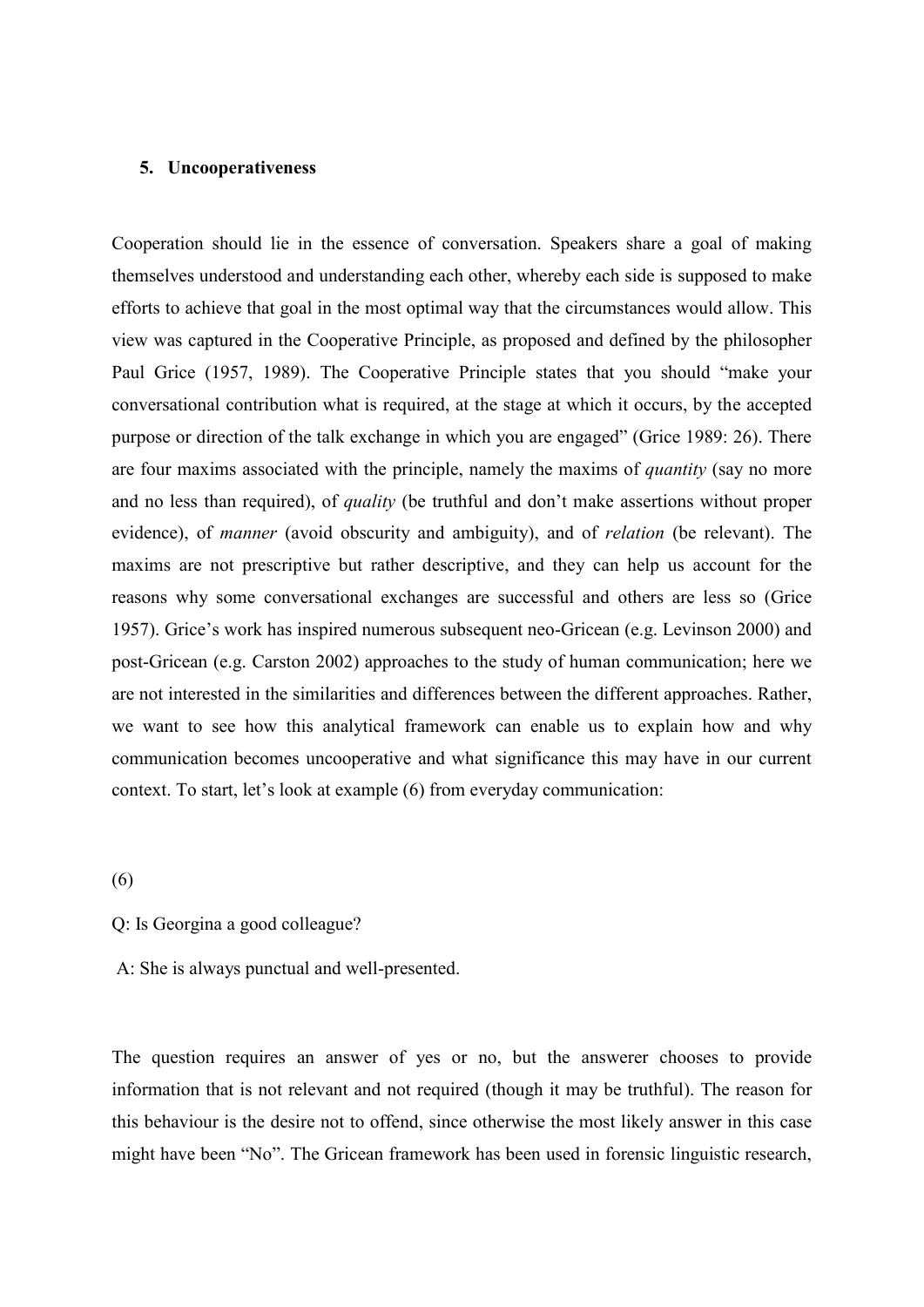for example, in order to explain the helpful inferences officers can make when interviewing suspects. For example, a study by Linfoot-Ham (2006) has shown how the non-fulfilment of the maxims of quantity, manner and relation can lead to suspicion in police interviews. Even though the maxim of quality is the most important one in this context, it is also the most difficult one to judge (see discussion in relation to this specific point in Mooney 2012: 66). In our data, there were numerous cases of maxim-breaking, where the suspects were saying too little, or too much (when little of it was directly relevant to the question) – a very common occurrence in police interviews. Even so, one cannot always generalise and draw uniform conclusions about the lack of observation of conversation rules; people may be behaving in this way out of nervousness or discomfort due to the specific context of communication, and not necessarily because of guilt. However, for interviewing officers it is a useful indication, something worth paying closer attention to. A particularly egregious case of breaking the conversation maxims with a purpose to avoid revealing information in order to delay or obscure establishment of facts, and also to refuse cooperation without saying so explicitly, is illustrated in example (7).

# (7)

Officer: Just to rewind, you getting a blow job from the prostitute, you put your penis inside her mouth, is that right?

Suspect: She did that herself.

Officer: And you know the word 'orgasm'?

Suspect: Yes I do know, yes.

Officer: And what does that mean?

Suspect: I don't know, only girls have orgasm.

Officer: Did your sperm go into her mouth?

Suspect: You mean if I finished in her mouth?

Officer: Yes.

Suspect: She finished that herself.

Officer: And finish means what to you?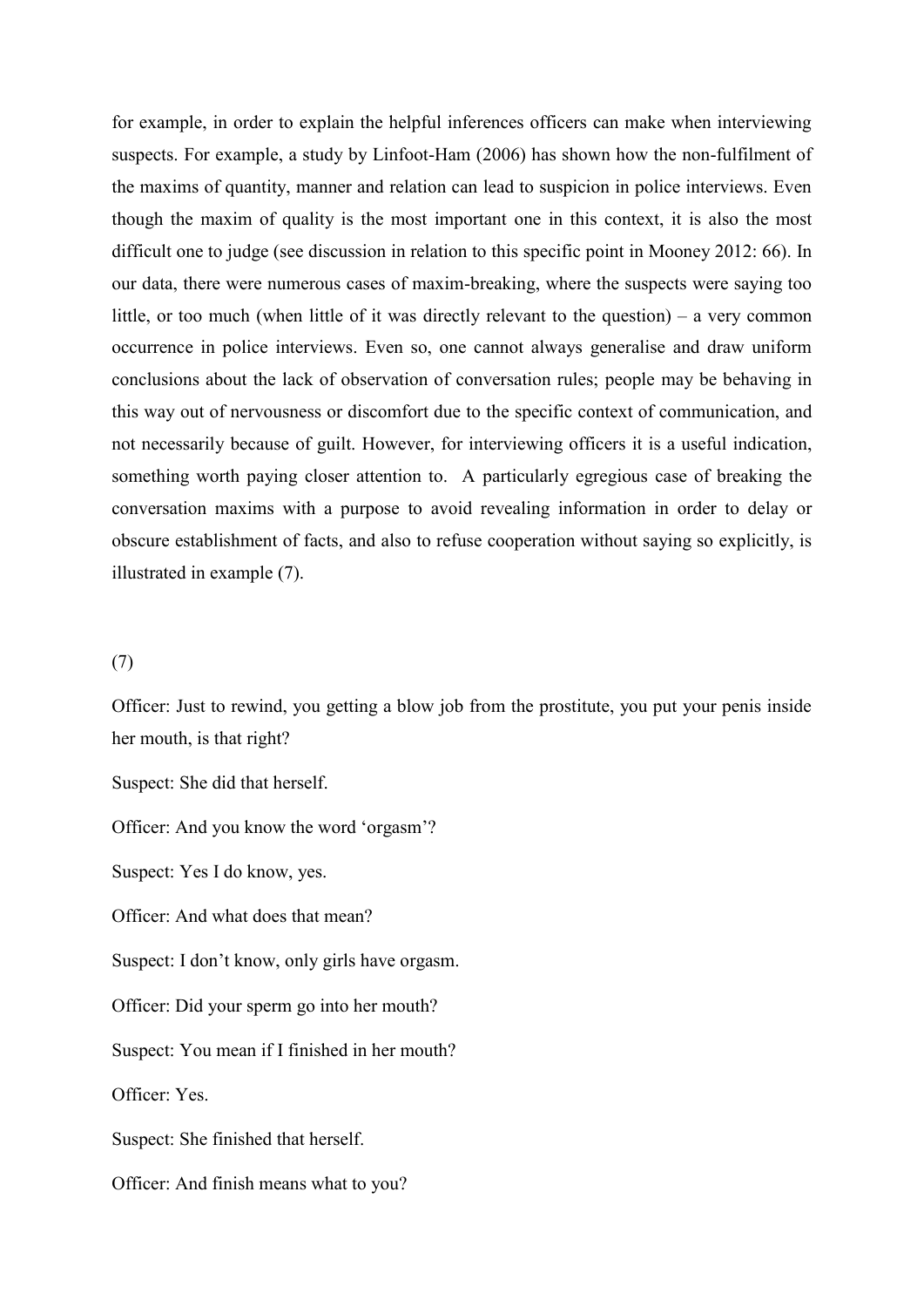Suspect: When my sperm leaves my penis. Officer: Where did you finish? Suspect: In what place? Officer: Yes. Suspect: In the car. Officer: Where did the liquid go? Suspect: To her mouth. Officer: So it was in her mouth and then she spits it out. Suspect: If you could have asked that straight away.

In this excerpt, we witness how multiple strategies are employed towards the end of avoiding any revelation of detail or any kind of confession. First, the suspect seems to have a problem with terminology, namely with the definition of what "orgasm" means. The suspect appears not have adequate knowledge of the meaning of this term in his own language, or he may be pretending not to have that knowledge. This is why the definition of crucial terminology in both languages has to be established in advance before the line of questioning starts.

The suspect also exploits *underspecified questions* by the officer in order to avoid any commitment to the possibility that he was the actor in the event of alleged sexual assault. He asserts that it was the woman, the alleged victim, who was the sole actor acting on him and he was a passive, albeit willing, participant. Finally, he refuses to either provide the relevant information that the officer was asking for or to confirm that the sexual act as presented culminated in the way that the officer was describing. The suspect instead tries to avoid giving the precise piece of information that the officer as insisting on throughout (i.e. whether there was contact between the suspect's fluids and the victim's body), and he refers instead to the location of the encounter (i.e. "in the car", which had already been previously established earlier in the interview, though not included in the excerpt in (7)). In the end, his sarcastic remark implies that it was the officer's apparently "inadequate" questioning that caused the meandering and frustrating exchange ("If you could have asked that straight away!").

Uncooperativeness on the part of an interviewee can be expected in this kind of context, and it does occur frequently. Almost all of our analysed files contain some degree of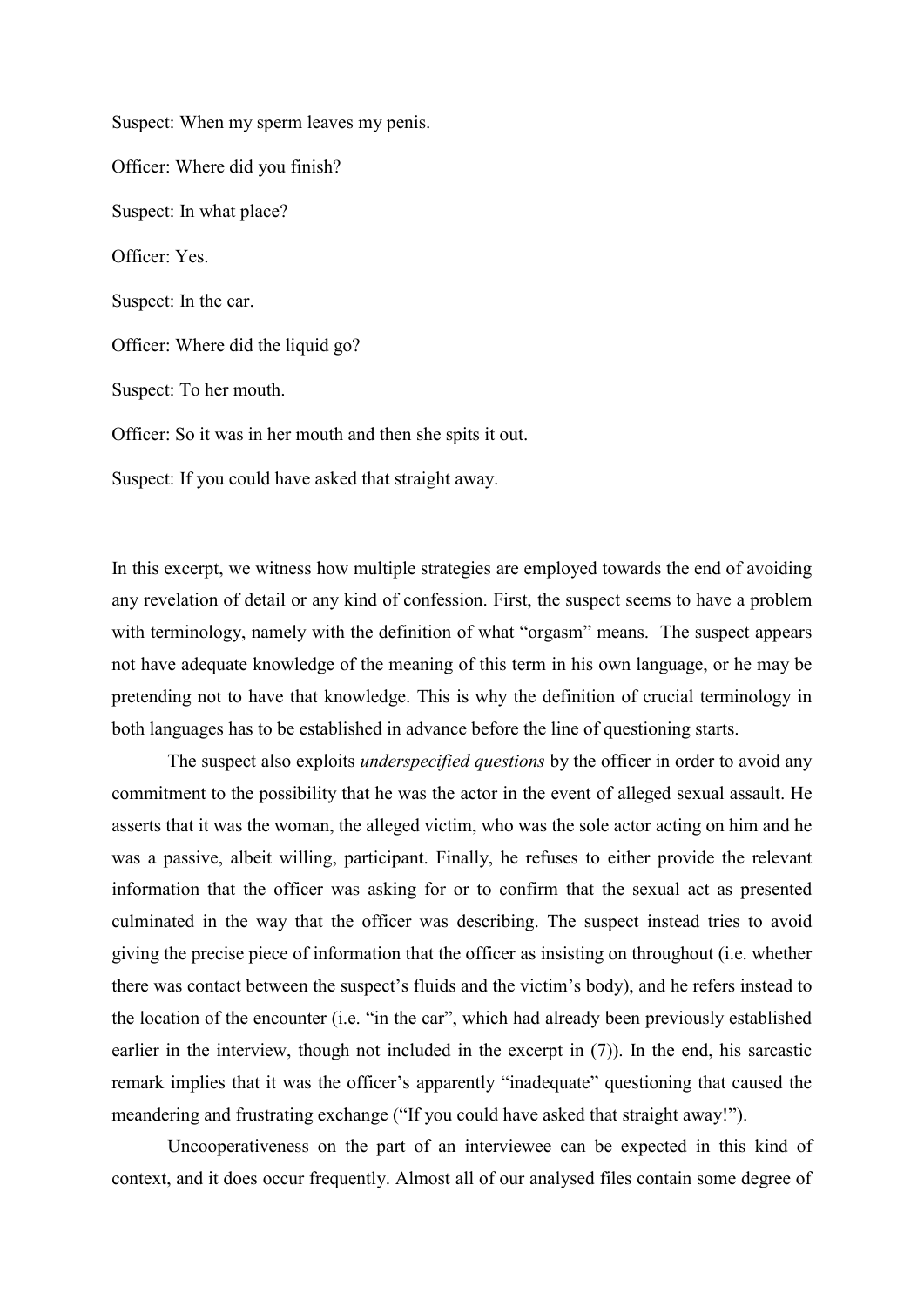uncooperativeness, which is not unusual considering the fact that the interviewees are all suspects and the stakes for incrimination are high. The example used for illustration here is particularly striking; it was chosen in order to show a) how problematic eliciting basic information about what happened can be, b) how the relevant terms in one language and their cross-linguistic equivalents, as well as individual understanding of them, need to be explicitated before they are used in conversational exchange, and c) how patient and persistent the interviewing officer had to be on this occasion. Musolff (this volume) points out (in his analysis of the same excerpt) that this interviewing officer showed impressive patience and skill in his non-confrontational interviewing technique, which ultimately enabled him to extract some relevant information from the suspect. Musolff contrasts this case with an openly and intensely confrontational approach by another officer in a different case, where the suspect ended up refusing to respond, and started repeating "no comment", thus denying access to any information. Taking time with the suspect and continuing the interview patiently in spite of obvious uncooperativeness on the suspect's part is a skill that can be trained, but it is also something that may be constrained by the funding limitations that are increasing owing to funding cuts to policing in the UK. Officers may simply not always have the time to engage at length with uncooperative suspects and their time may be better used somewhere else. The solution might lie in training the officers in the use of the language and in making procedural adjustments so that uncooperative suspects are not given the opportunity to exploit officers' time in the way exemplified in example (7).

The specific kind of difficulty that is driven by a frequent characteristic of the communicative exchange in this context, namely uncooperativeness, can be surmounted by establishing the definition and translation of key terms to be used in a specific portion of an interview, by collaborating with the interpreter and by agreeing on the relevant definitions with the interviewee. Furthermore, the formulation of certain questions may have to be quite particular in the case of uncooperative suspects, and as a result, some questions may sound unusual or awkward compared to those in ordinary communication. Therefore, in example (7) above, after the initial definition of key terms in the suspect's language (in this case, Lithuanian), the officer needs to be additionally explicit and reformulate the question "Where did you finish?" by adding further specifications that leave no room for exploitation of ambiguity, e.g. "Did you finish anywhere on the body of the alleged victim?" or "Did any liquid from you touch any body part of the alleged victim?". Such formulations do sound awkward in English because it is not usual to have to specify every move to such a high level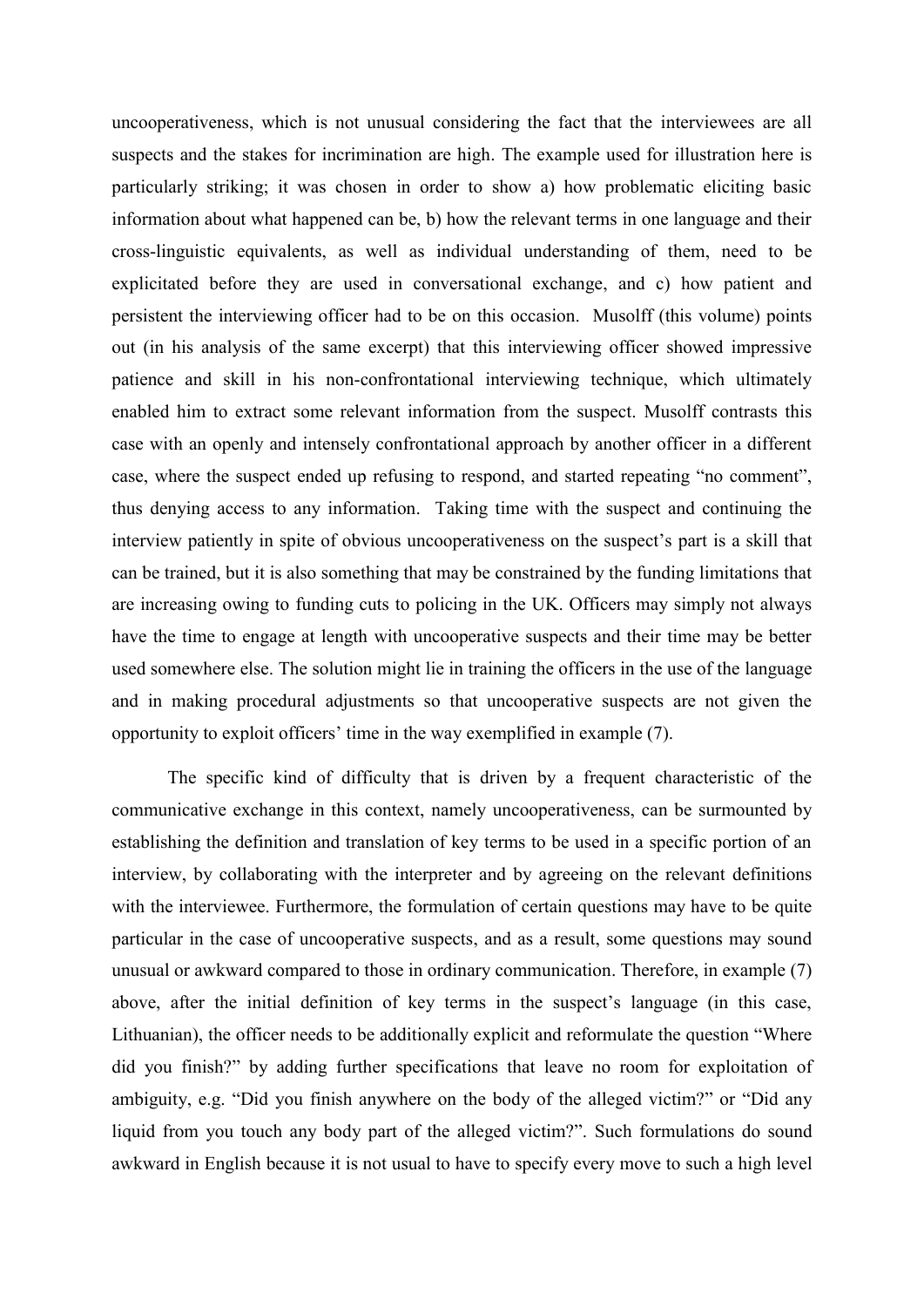of explicitness. However, in this context, it may be beneficial to formulate questions with more precision and specification, especially when those questions need to undergo translation, and the space for miscommunication is extended as a result, to which we turn in the next section.

# **6. Cross-linguistic difficulties: Interpreting language differences**

Multilingual police interviews have an additional layer of complexity in comparison with monolingual ones. Speaking through an interpreter is not an easy task for any of the interview participants. The biggest pressure is on the interpreters themselves. The cognitive effort required for performing interpreting tasks is substantial (see discussions in de Groot 1997; Gile 1997; MacWhinney 1997), and it adds to the difficult position of the interpreter in this context, where multifunctional roles vary from case to case. For instance, interpreters are often expected to act as cultural mediators or facilitators (see Tipton 2010), but in the legal setting it is inappropriate to be anything but a "mouthpiece" or a "conduit". This is because the exchanges are entered into evidence as being made by the interviewer and the interviewee, not by the interpreter (Mulayim, Lai, and Norma 2015: 16).

The bilingual, or rather multilingual, trend in forensic linguistics is gathering pace, but there is still much work to do, especially when it comes to the detailed study of how contrasts between different languages or language types affect communication in legal contexts. We need more studies in this vein, which will include detailed, finely grained analyses and documentation of the precise points in communication where conflicts are due to typological differences among lexical, grammatical and pragmatic features (see Hijazo-Gascón, this volume, for further illustration and discussion). The obstacles in data access and the enormous variation in transcript-production practices need to be overcome through joint efforts by researchers and practitioners (see Kredens and Morris 2010 for a discussion; see also Filipović and Hijazo-Gascón 2018 for more details on this topic). There have been numerous studies of translating and interpreting in legal contexts in general (e.g. court or community interpreting; e.g. Berk-Seligson 1990, 2009; Mikkelson 2017; Hale 2002, 2004; Hayes and Hale 2010) and in police communication in particular (see Mulayim, Lai, and Norma 2015 for a list of references and resources for study). Most notably, the seminal work of Susan Berk-Seligson identified and addressed a number of relevant issues that are related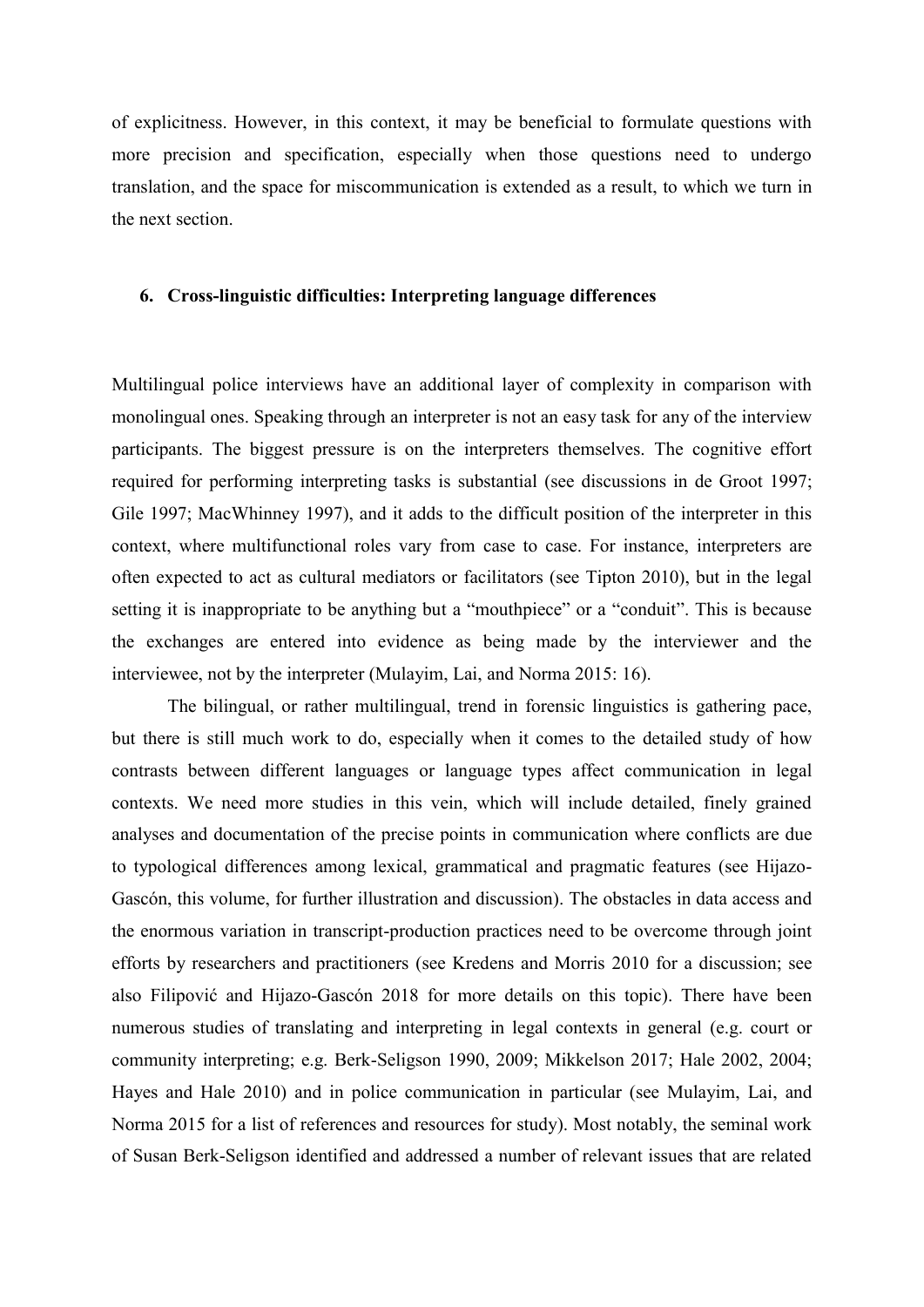to translation and interpreting in legal contexts, for example in a bilingual courtroom (e.g. Berk-Seligson 1990) and in bilingual police interviews with officers acting as interpreters (e.g. Berk-Seligson 2009, 2002, 2011: see also on the same topic Filipović and Abad Vergara 2018). It has been noticed by Berk-Seligson (1990) in the courtroom context and by Krouglov (1999) in police interview contexts that interpreters have the power to make the witness or suspect's speech sound more or less powerful or more or less polite, depending on whether they sound hesitant or uncertain, using linguistic elements such as hedges that may not be present in the original statement (e.g. "The car was *sort of* blue"). On some occasions, they may also use less direct forms in translation out of politeness, while omitting polite forms on other occasions, like when they feel pressed for time (Krouglov 1999). Krouglov (1999: 294) notes that "it is possible that interpreters who introduce additional politeness forms or omit them in their interpretation misrepresent the illocutionary force of the client's utterances, a particularly important issue in the context of a police investigation".

We can therefore note here that studying interpreting in police contexts is of fundamental importance not only for the field of forensic linguistics but for the more general goal of achieving equality in access to justice. The studies looked at so far have provided ample illustration that non-native speakers tend to be in a disadvantageous position from the very start, first in interviews with law enforcement and then further throughout the judicial process in the courts, where their original statements are never recorded (see Hales and Filipović 2016 for details). In the context of the present paper, we focus on *language differences as a source of complexity* in the interview process, noting that the features of interpreter-assisted police interviews have numerous other issues that arise (as mentioned earlier in this section).

Languages differ with respect to the ease *vs*. difficulty and with respect to frequencies with which their speakers express certain meanings. I draw attention here to the ways in which linguistic inaccuracies can lead to serious breakdowns in communication, and even more seriously, to grave consequences for the interviewee (i.e. the suspects in this case). A clear example is (8), adapted from Filipović (2007: 262):

(8)

Police officer: Okay, You said before that she fell or you *dropped* her on the steps? Interpreter : Usted les dijo antes de que ella se cayó o la *botó* en las gradas? Translation: ' You then said before that she fell, or you *dropped* her on the stairs'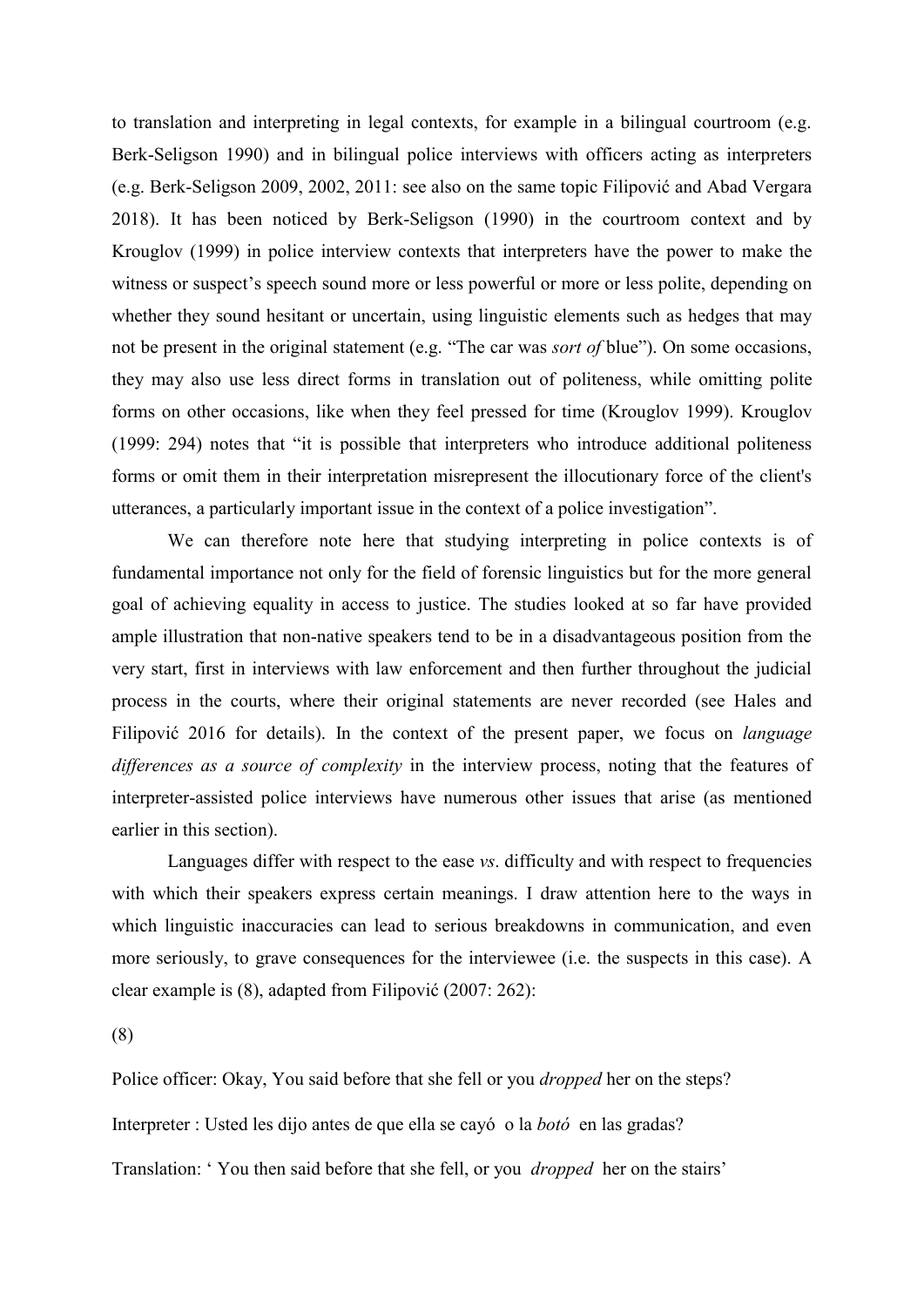Suspect:  $\ldots$  si, si se me cayó.

Gloss: ... yes, yes PART me-DAT. fall-PST.3SG

Translation' . . . yes, yes, it happened to me that she fell

Interpreter : Yes, I *dropped* her.

We can see that the English verb "drop", which is ambiguous with respect to intentionality, was used in both its intentional and non-intentional meaning by the interpreter, namely as an equivalent of the Spanish verb "botar" ("throw"), which has a clearly intentional meaning (due to its force dynamics; see Ibarretxe-Antuñano 2012 for details), and also as an equivalent for the Spanish unequivocally non-intentional construction used by the suspect ("se me cayó" = *to-me-it-happened-that she fell*). The verb "drop" used first by the police officer in example (8) was probably referring to dropping on purpose, since it was contrasted with the verb "fall" used in the same sentence, and the interpreter conveyed this intentionality by using the clearly intentional verb "throw" ("botar") in Spanish. However, the interpreter went on to use the verb "drop" to translate the suspect's non-intentional construction, and the result is that the suspect appears to be affirming the original intentional, active use of "drop" by the police officer. The police officer asked the same question relating to the dropping of the victim multiple times during that particular interview, and by the end it was still not clear in the English translation whether the suspect was stating that he had dropped the victim on purpose or by accident. The suspect does seem to be aware of the confusion and he does not explicitly deny the accusation of voluntary involvement. In fact, he produces a confused "yes" as an answer to a potentially damaging question (if he had dropped the victim on purpose). Therefore, while it seems that the suspect is admitting to an intentional act in English, in fact he is saying exactly the opposite in Spanish, namely that what happened was an accident (see Filipović 2007 2013b for further discussion; see also Hijazo-Gascón, this volume, on the difficulty of translating the Spanish affective dative construction).

The translation instances in (8) are not incorrect *per se*, the verb "drop" can indeed be used in English to refer to either an intentional or non-intentional act, but the translation lacks the crucial distinction between intentionality and non-intentionality, which can be essential for judgement about the nature of the crime and the corresponding punishment (see Ibarretxe-Antuñano and Filipović 2013; Filipović and Ibarretxe-Antuñano 2015; Fausey and Boroditsky 2010). It is possible to be precise as to whether something was done on purpose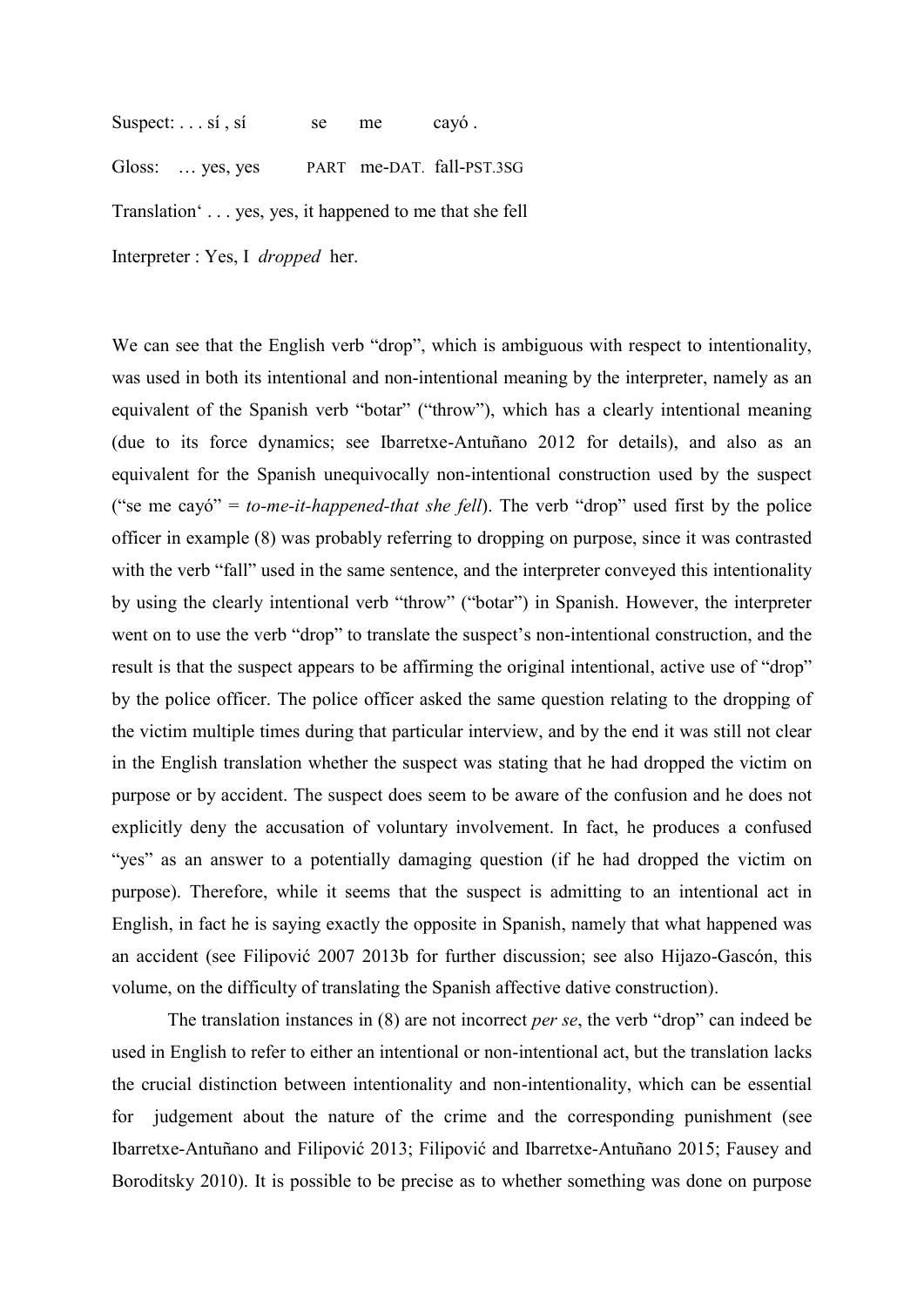or not in English, e.g. by adding adverbs or adverbial phrases such as "accidentally" vs. "on purpose". However, adding such explicit qualifications to a question or a statement is something that interpreters are trained not to do. It should not be up to an interpreter to decide what the speaker meant. In another interview in the current dataset I found that the same typological contrast was one of the sources of difficulty in communication. The Englishspeaking police officer did not specify the intentionality of the meaning of the verb in the original question, while the Portuguese interpreter had to choose to express either intentional or non-intentional meaning in translation, as there is no Portuguese verb or construction that could express the ambiguous meaning of the English "drop". From the excerpt in (9), we can see that the interpreter translated "drop" as intentional ("deixar cair", lit.'to let fall'), the understanding being that the victim dropped the bag with eggs on purpose in order to flee from the suspect. The suspect's response does not deny this directly, rather, we need to *infer indirectly* that the bag with eggs was probably dropped accidentally because, according to what the suspect is saying, the victim was advising him not to step on the broken eggs (see example 9):

# (9) Police officer: … *she dropped her carrier bag with the eggs in.*

Interpreter: *…[ela] deixou cair o saco con os ovos.*

[she] let the bag with the eggs fall

# Suspect [through Interpreter]: *She said careful with the eggs because the eggs were on the floor, don't step on it.*

The whole line of questioning at this point was aimed at establishing whether the alleged victim felt to be in danger and was actively trying to escape from the suspect, which would include dropping what she was carrying (i.e. the bag with eggs) and thus perhaps be able to escape faster. In excerpt (9), the officer is using a statement about the event as a prompt for a suspect to react and provide an answer, even though technically no question was asked. We cannot tell which meaning was originally intended by the interviewing officer, but the interpreter made the inference that the officer's 'question' was referring to an intentional dropping of eggs, perhaps based on the implied dynamics of the event as represented in the officer's earlier depiction of circumstances that led to the moment when the bag with eggs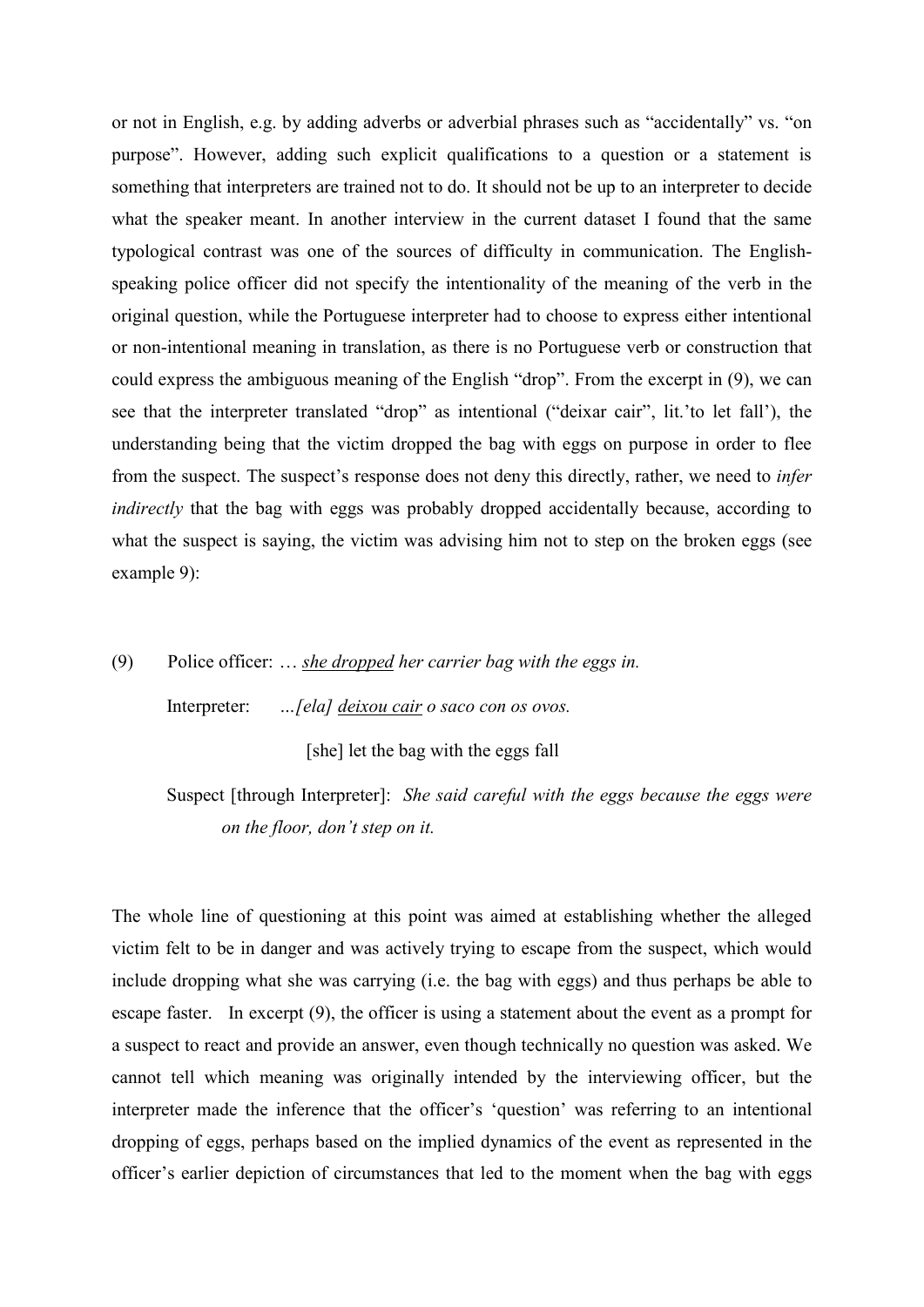was dropped.

1

Another reason to use an intentional construction in translation could have been the fact that the SVO construction Subject-Verb-Object ("she let the bag with eggs fall") is a good enough structural match for the original English SVO structure ("she dropped the carrier bag with eggs in"). The non-intentional choice in Portuguese would have been the equivalent of "the bag with eggs fell" ("o saco con os ovos caiu") but then the originally mentioned agent ("ella" = "she") would have been left unexpressed.<sup>4</sup> The non-intentional meaning would have required more restructuring in Portuguese on the part of the interpreter and also the omission of the agent. The intentional construction used by the interpreter is therefore more straightforward and faster to produce, and perhaps the police officer did indeed have the intentional meaning of "drop" in mind. Again, it should not be up to the interpreter to decide what the intended meaning might have been. Apparently, the intention of the officer was indeed to depict the course of events as dynamic and intentional, where the main goal was for the victim to escape from the suspect. This suspect, like the one before, in example (8), was clearly not picking up on any relevant intentionality distinctions and their potential implications. It can be inferred, though, from his answer to the officer's statementquestion in (9) that the victim was warning him about the dropped eggs, which indicates that she probably did not drop them on purpose but rather accidentally, and more importantly, that she did not throw them while trying to escape. All this can only be inferred, however, rather than it being explicitly stated.

The analysis of the exchange in example (9) allows us to make three points. The first is that intentionality is an important aspect of event description; paying attention to how this information is expressed and translated can help us understand the nature of the described events and the relevant implications about what is being claimed about those events. Second, even closely related languages like Spanish and Portuguese do not always have the same means for drawing meaning distinctions (see Filipović and Ibarretxe-Antuñano 2015 on *intratypological contrasts*; see also Filipović and Hijazo-Gascón 2018 for further details and examples). Third, we can make inferences about what is said that do not necessarily reflect what the speaker meant. This is a well-known issue in pragmatics (e.g. see Levinson 2000), and we can see here that the understanding of a speaker's intentions can be affected in the process of interpreting.

<sup>4</sup> Unlike Spanish, Portuguese does not have the *affective dative* construction(*se me cayó* = *to-me-it-happenedthat it fell* example (8)), which would clearly express all the components in an accidental event, namely the nonintentional agent, the action, and the object.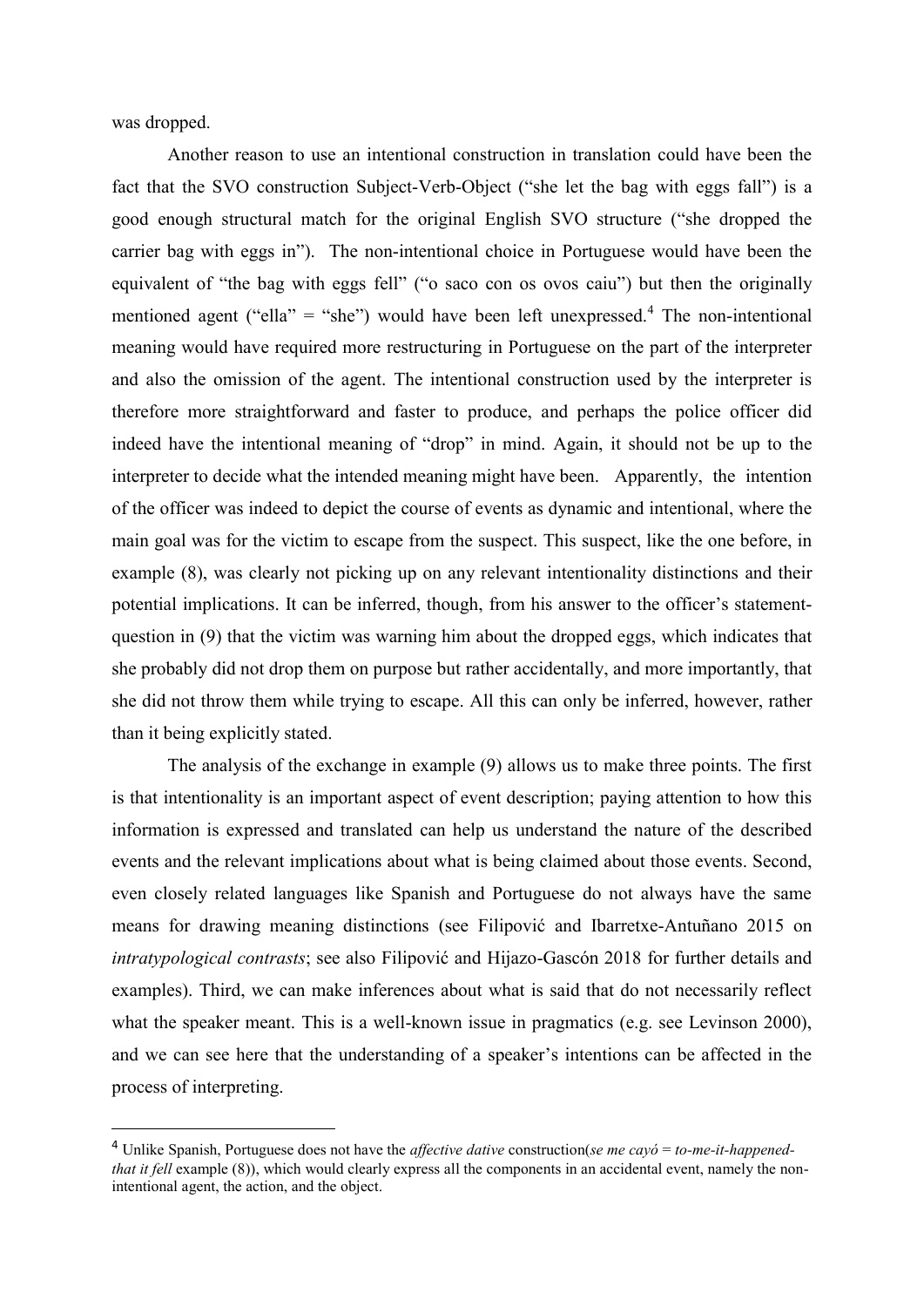Here it is important to emphasise further that the goal of our discussion is not to criticise interpreters. An interpreter chose the syntactically closest equivalent in translation and conveyed the meaning that may have indeed been originally intended by the interviewing police officer. However, the ambiguity of the original question was not preserved, not because the interpreter was doing a bad job, but because the language contrasts between English and Portuguese (and also between English and Spanish, or between Spanish and Portuguese) get in the way of a perfect match between the original and the translation  $-$  a problem which can only be resolved with additional explanation or by a more precise phrasing of questions in order to capture the cross-linguistic differences. I believe that it is fundamental to highlight such language contrasts in the professional training of both interpreters and police officers who work in multilingual environments, while also integrating these findings more generally into L2 pedagogy (see Filipović and Hijazo-Gascón 2018 for further details).

#### 7. **Conclusions and future directions**

The present paper has brought together a number of features detected in real-life police interviews with and without interpreters. We saw how complex and negative questions may create obstacles to information-gathering and how uncooperativeness can consume precious police time. Suggestions were offered as to how these obstacles can be surmounted, i.e. by avoiding complexity and negative bias in the formulation of questions, and by defining the key terminology in a specific line of questioning, as well as providing detailed specification in questions and statements by the police. An additional set of issues comes from interpreterassisted interview exchanges that bring language contrasts to the fore and emphasise the difficulties involved in efforts to resolve these conflicts. Languages can allow speakers to leave certain things ambiguous or unspecified; but in the present context, additional attention should be paid to instances where an ambiguity in the original statement by the police is left up to the interpreter to resolve in translation – something which should not be the case. On many occasions, interpreters have to choose among available disambiguating options in the target language, as the same kind of ambiguity from the original can often not be preserved because the target language does not allow it. Interpretation of events can be swayed as a result, as I have showed here and elsewhere (Filipović 2007, 2013b; Filipović and Hijazo-Gascón 2018).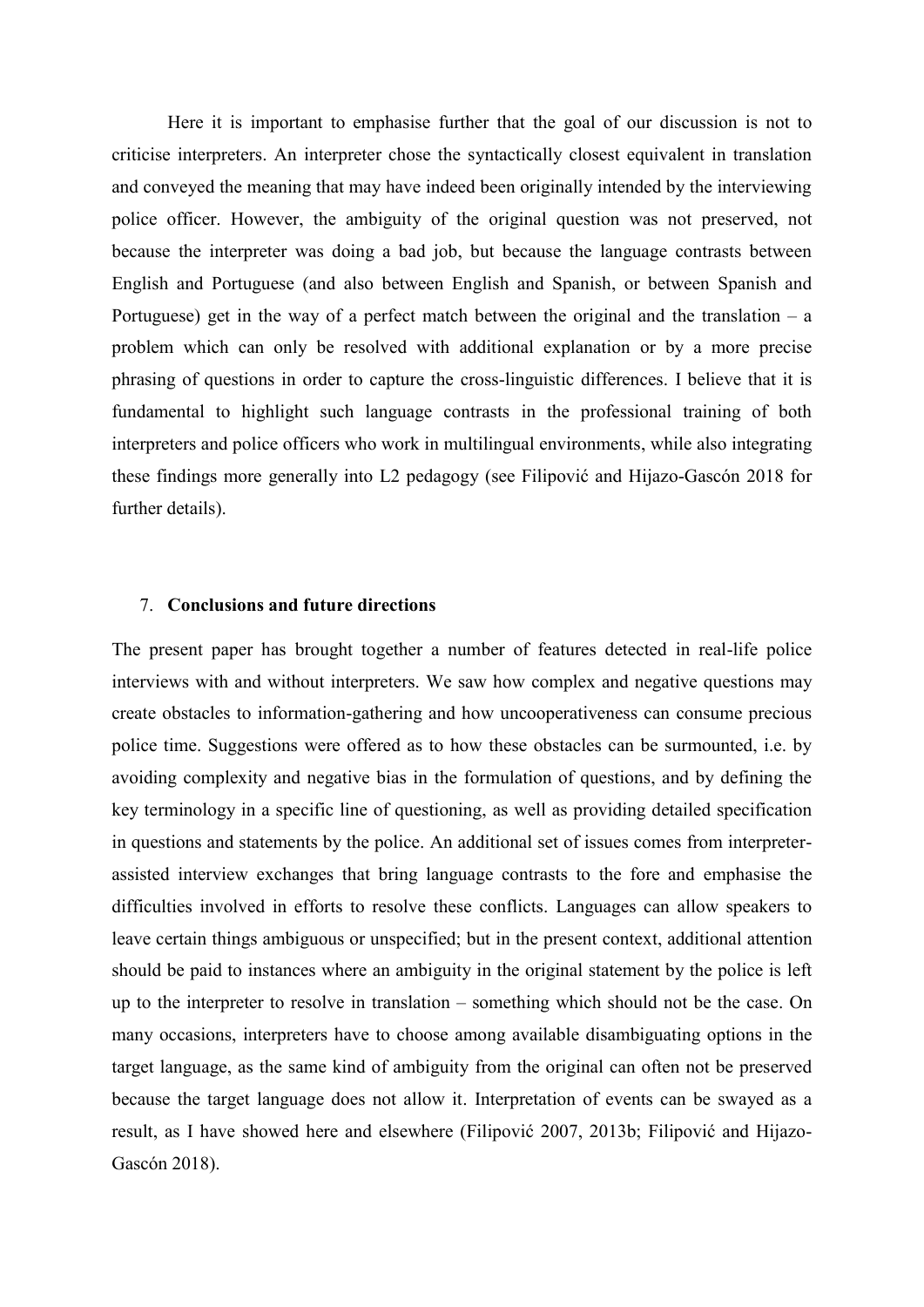There are many directions for future empirical investigation in this area. An especially interesting line for further research would be to compare different police communication styles in different countries around the world. For instance, based on some preliminary insights that emerged during this, and also previous research by the author (Filipović 2007; Filipović and Abad Vergara 2018), UK and US interviews are characterised by strikingly different features in both form and content. Their different regulations create very different communication environments and potentially different outcomes. Some research has been done in terms of which approach, UK interview vs. US interrogation, elicits more false confessions (Meissner et al. 2014). However, a holistic, large-scale detailed and precise comparative pragmatic analysis still awaits.

Another further direction of research would be a large-scale comparison of monolingual and bilingual police interviews. Some of the problems may feature in both interview types (e.g. issues of complexity, as shown here), while other issues may only arise in bilingual exchanges (e.g. owing to language and cultural contrasts). Such empiricallydriven investigations will both enhance the knowledge base of pragmatics and facilitate its real-life applications, as well as ensure valuable practical benefits to professionals, in this case police officers and interpreters.

# **References**

- Berk-Seligson, Susan. 2002. "The Miranda Warnings and Linguistic Coercion: The Role of Footing in the Interrogation of a Limited-English Speaking Murder Suspect". In *Language in the Legal Process*, ed. by Janet Cotterill, 127-143. New York: Palgrave Macmillan.
- Berk-Seligson. Susan. 1990. *The Bilingual Courtroom*. Chicago: University of Chicago Press.
- Berk-Seligson, Susan. 2009. *Coerced Confessions: The Discourse of Bilingual Police Interrogations*. Berlin: Walter de Gruyter.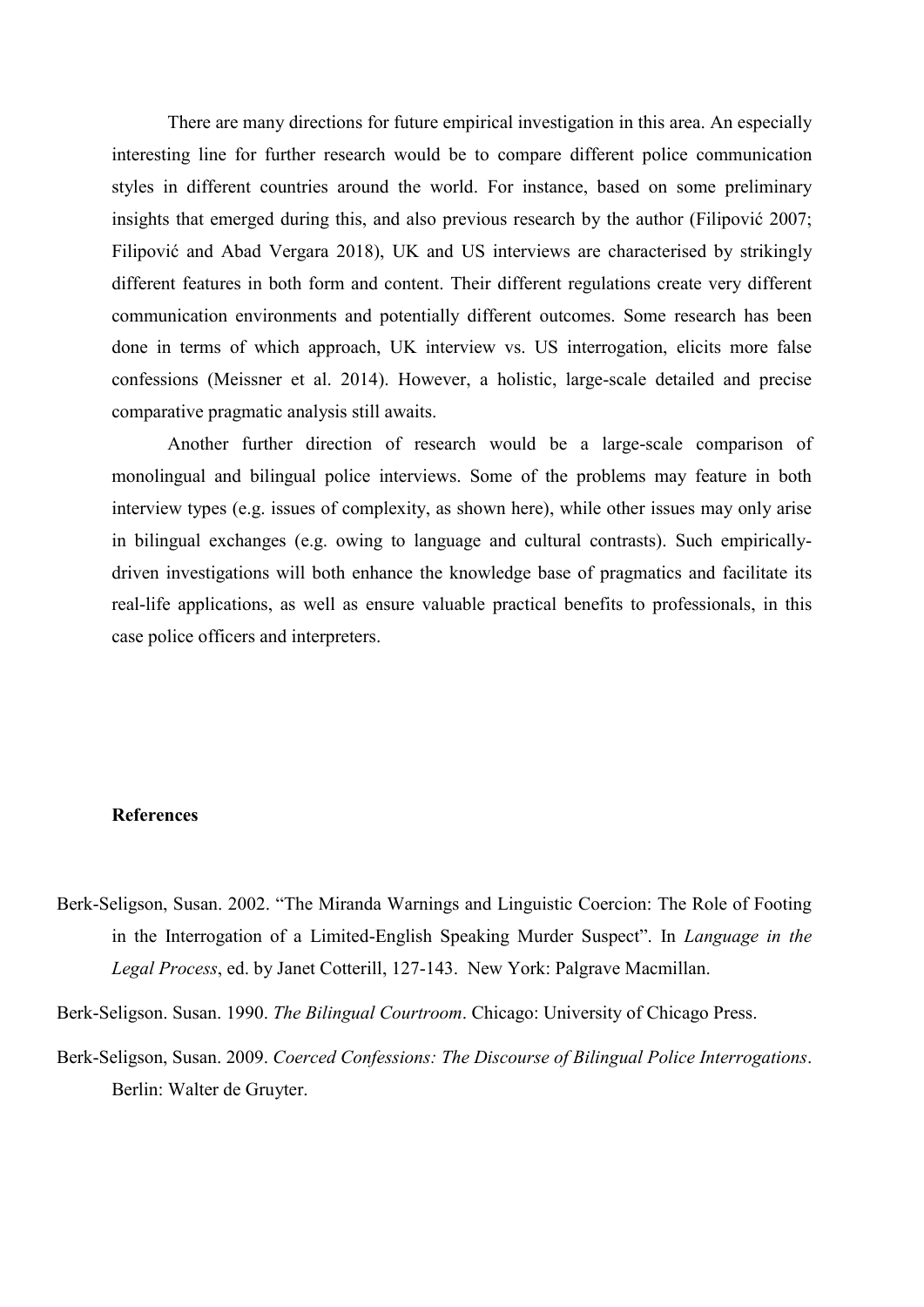- Berk-Seligson, Susan. 2011. "Negotiation and Communicative Accommodation in Bilingual Police Interrogations: A Critical Interactional Sociolinguistic Perspective". *International Journal of the Sociology of Language* 20 (7): 29-58.
- Carston, Robyn. 2002. *Thoughts and Utterances: The Pragmatics of Explicit Communication*. Oxford: Blackwell.
- Dando, Coral, Rachel Wilcock, and Rebecca Milne. 2009. "The Cognitive Interview: The Efficacy of a Modified Mental Reinstatement of Context Procedure for Frontline Police Investigators". *Applied Cognitive Psychology* 23: 138-147.
- De Groot, Annette M. B. 1997. "The Cognitive Study of Translation and Interpretation: Three Approaches". In *Cognitive Processes in Translation and Interpreting*, ed. by Joseph H. Danks, Gregory M. Shreve, and Stephen B. Fountain, 25-56. London: Sage.
- Elder, Chi-He, and Kasia Jaszczolt. 2016. "Towards a Pragmatic Category of Conditionals". *Journal of Pragmatics* 98: 36-53.
- Fausey, Caitlin M., and Lera Boroditsky 2010. "Subtle Linguistic Cues Influence Perceived Blame and Financial Liability". *Psychonomic Bulletin & Review* 17 (5): 644-650.
- Fausey, Caitlin M., and Lera Boroditsky 2011. "Who Dunnit? Cross-linguistic Differences in Eyewitness Memory". *Psychonomic Bulletin & Review* 18(1): 150-157.
- Filipović, Luna. 2007. "Language as a Witness: Insights from Cognitive Linguistics". *International Journal of Speech, Language and the Law* 14 (2): 245-267.
- Filipović, Luna 2011. "Speaking and Remembering in One or Two Languages: Bilingual vs. Monolingual Lexicalisation and Memory for Motion Events". *International Journal of Bilingualism* 15(4): 466-485.
- Filipović, Luna. 2013a. "Constructing Causation in Language and Memory: Implications for Access to Justice in Multilingual Interactions". *International Journal of Speech, Language and the Law* 20(1): 1-19.
- Filipović, Luna. 2013b. "The Role of Language in Legal Contexts: A Forensic Cross-linguistic Viewpoint". In *Law and Language*: *Current Legal Issues* (15), ed. by Michael Freeman and Fiona Smith, 328-343. Oxford: Oxford University Press.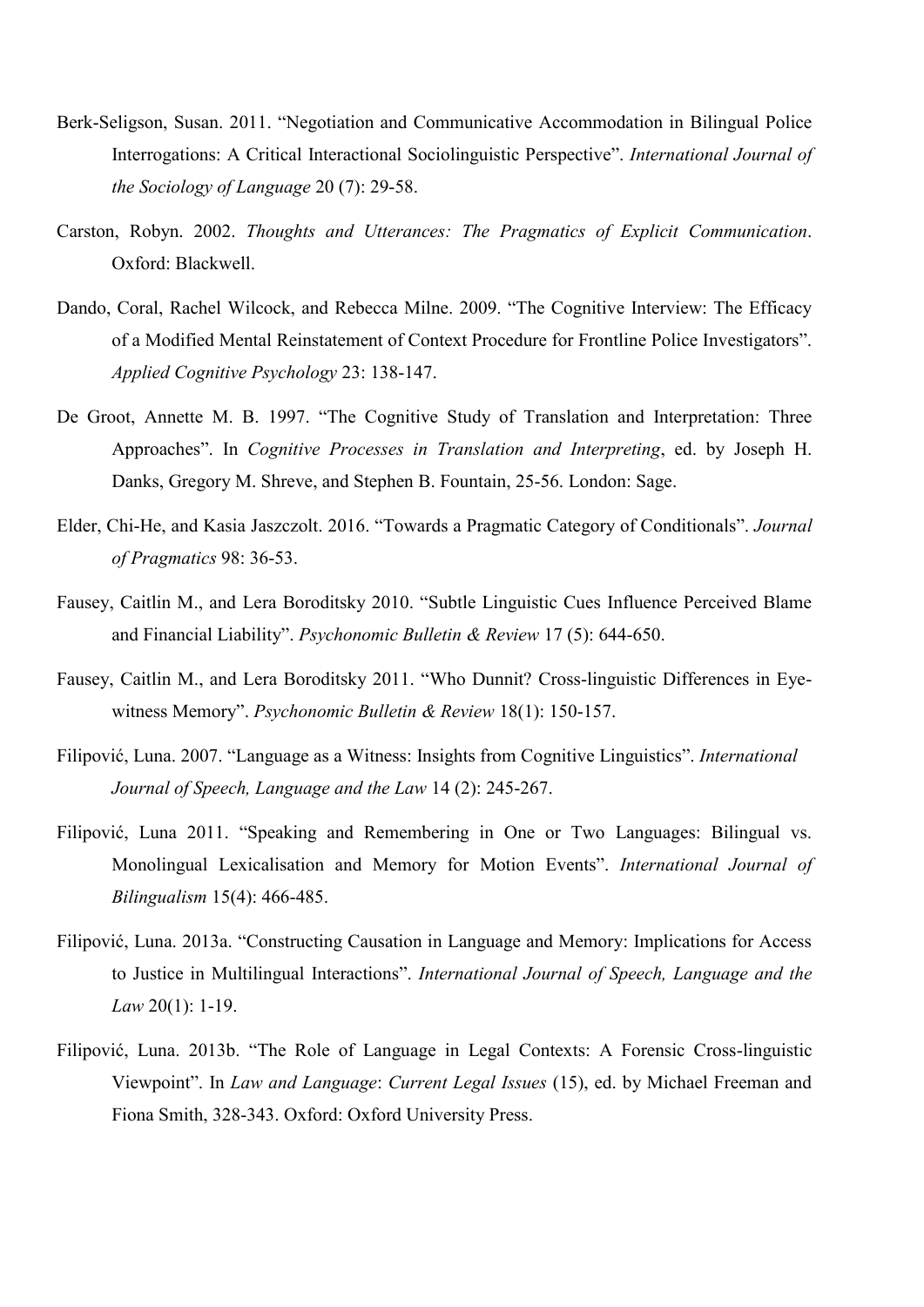- Filipović, Luna, and Iraide Ibarretxe-Antuñano. 2015. "Motion". In *Handbook of Cognitive Linguistics* [Handbooks of Linguistics and Communication Science 39], ed. by Ewa Dąbrowska and Dagmar Divjak, 527-545. Berlin: Mouton de Gruyter.
- Filipović, Luna and Alberto Hijazo-Gascón. 2018. "Interpreting Meaning in Police Interviews: Applied Language Typology in a Forensic Linguistics Context". *Vigo International Journal of Applied Linguistics VIAL* 15: 67-103.
- Filipović, Luna and Suzanne Abad Vergara (2018). "Juggling Investigation and Interpretation: The Problematic Dual role of Police Officer-Interpreter". *Law and Language/Linguagem e Direito* 5 (1): 62-79.
- Gibbons, John. 1990. "Applied Linguistics in Court". *Applied Linguistics* 11 (3): 229-237.
- Gibbons, John. 2003. *Forensic Linguistics*. London: Blackwell.
- Gibbons, John. 2017. "Towards Clearer Jury Instructions". *Language and Law/Linguagem e Direito* 4(1): 142-160.
- Gile, Daniel. 1997. "Conference Interpreting as a Cognitive Management Problem". In *Cognitive Processes in Translation and Interpreting*, ed. by Joseph H. Danks, Gregory M. Shreve, and Stephen B. Fountain, 196-214. London: Sage
- Grice, Paul. 1975. "Logic and Conversation". In *Syntax and Semantics, Vol. 3: Speech Acts*, ed. by Peter Morgan and Jerry L. Morgan, 41-58. New York: Academic Press.
- Grice, Paul. 1989. *Studies in the Way of Words*. Cambridge, Mass: Harvard University Press
- Hale, Sandra. 2002. *Community Interpreting*. Basingstoke: Palgrave Macmillan.
- Hale, Sandra. 2004. *The Discourse of Court Interpreting: Discourse Practices of the Law, the Witness, and the Interpreter*. Amsterdam and Philadelphia: John Benjamins.
- Hales, Liz, and Luna Filipović. 2016. "Language Rights in Danger: Access to Justice and Linguistic (In)equality in Multilingual Judicial Contexts". In *Endangered Languages and Languages in Danger: Issues of Ecology, Policy and Documentation*, ed. by Martin Pütz and Luna Filipović, 61-85. Amsterdam: John Benjamins.
- Hawkins, John A. 2004. *Efficiency and Complexity in Grammars*. Oxford: Oxford University Press.
- Haworth, Kate. 2006. "The Dynamics of Power and Resistance in Police Interview Discourse". *Discourse and Society* 17: 739-759.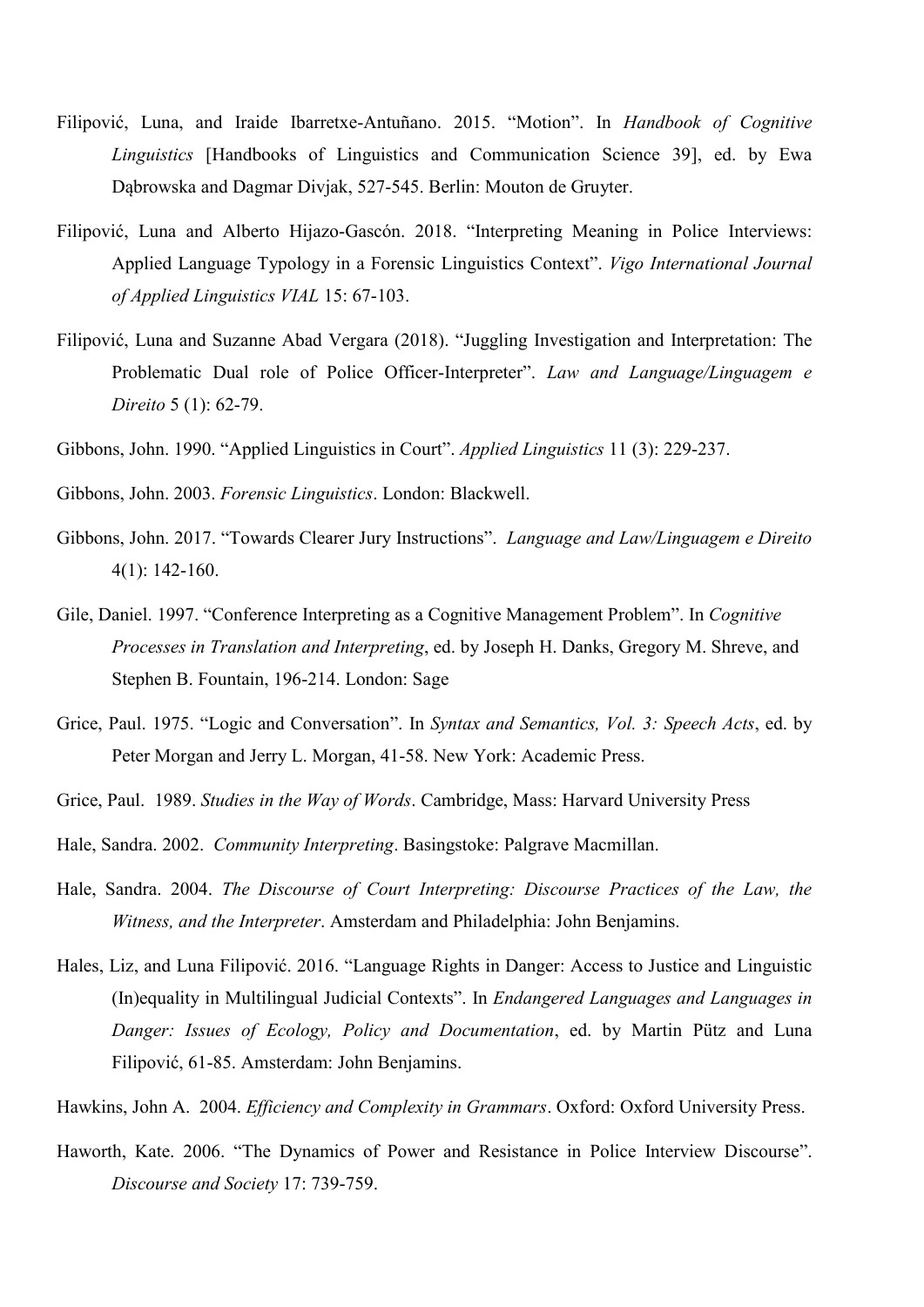- Haworth, Kate. 2010. "[Police Interviews in the Judicial Process: Police Interviews as Evidence](https://research.aston.ac.uk/portal/en/researchoutput/police-interviews-in-the-judicial-process(3fc2a126-6064-464b-8026-07fba5837159).html)". In *Routledge Handbook of Forensic Linguistics,* ed. by Malcolm Coulthard and Alison Johnson, 169-194. Abingdon, Oxon.: Routledge.
- Hayes, Alejandra, and Sandra Hale 2010. "Appeals on Incompetent Interpreting". *Journal of Judicial Administration* 20 (2): 119-130.
- Heydon, Georgina. 2005. *The Language of Police Interviews: A Critical Analysis*. Basingstoke: Palgrave Macmillan.
- Ibarretxe-Antuñano, Iraide. 2012. "Placement and Removal Events in Basque and Spanish". In *The Events of Putting and Taking: A Crosslinguistic Perspective*, ed. by A. Kopecka and B. Narasimhan, pp. 123-143. Amsterdam: John Benjamins.
- Ibarretxe-Antuñano, Iraide, and Luna Filipović. 2013. "Lexicalisation Patterns and Translation". In *Cognitive Linguistics and Translation*, ed. by Ana Rojo and Iraide Ibarretxe-Antuñano, 253- 284. Berlin: Mouton de Gruyter.
- Kredens, Krysztof. 2016. Making sense of adversarial interpreting. Unpublished ms. Aston University.
- Kredens, Krysztof and Ruth Morris. (2010). "Interpreting outside the courtroom: 'A shattered mirror?' Interpreting in legal contexts outside the courtroom". In *The Routledge Handbook of Forensic Linguistics*, ed. by Malcolm Coulthard and Alison Johnson, 455-472. Abingdon, Oxon.: Routledge.
- Krouglov Alex. 1999. "Police Interpreting: Politeness and Sociocultural Context". *The Translator* 5 (2): 285-302.
- Levinson, Steven C. 2000. *Presumptive Meanings: The Theory of Generalized Conversational Implicature*. Cambridge, Mass.: MIT Press.
- Linfoot-Ham, Kerry. 2006. "Conversational Maxims in Encounters with Law Enforcement Officers". The *International Journal of Speech, Language and the Law* 13(1): 23–54.
- MacWhinney, Brian. 1997. "Simultaneous Interpretation and the Competition Model". In *Cognitive Processes in Translation and Interpreting*, ed. by Joseph H. Danks, Gregory M. Shreve, and Stephen B. Fountain, 215-232. London: Sage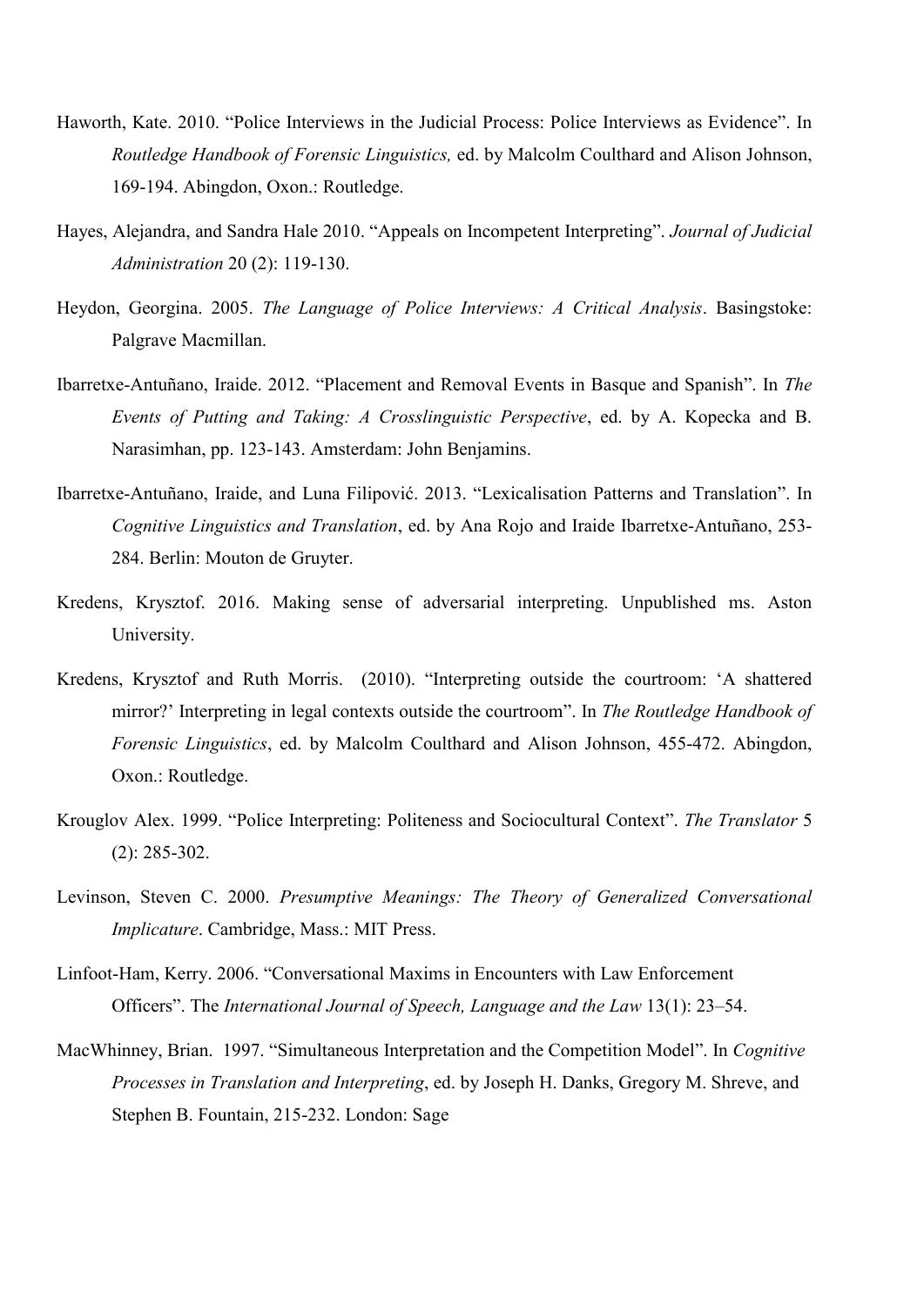- Meissner, Christian. A., Allison R. Redlich, Stephen W. Michael, Jacqueline R. Evans, Catherine Camilletti, Sujeeta Bhatt, and Susan Brandon. 2014. "Accusatorial and Information-gathering Interrogation Methods and their Effects on True and False Confessions: A Meta-analytic Review". *Journal of Experimental Criminology* 10: 459–486.
- Mikkelson, Holly. 2017 [2000]. *Introduction to Court Interpreting*. Manchester: St. Jerome Publishers.
- Mooney, Annabelle. 2010. *Language and Law*. Basingstoke: Palgrave Macmillan.
- Mulayim, Sedat, Miranda Lai, and Caroline Norma. 2015. *Police Investigative Interviews and Interpreting: Context, Challenges, and Strategies*. Boca Raton, Fla.: CRC Press.
- Newbury, Phillip and Alison Johnson. 2006. "Suspects' Resistance to Constraining and Coercive Questioning Strategies in the Police Interview". *International Journal of Speech, Language and the Law* 13(2): 213-240.
- Oxburgh, Gavin, Trond Myklebust and Tim D. Grant. 2010. "The Question of Question Types in Police Interviews: A Review of the Literature from a Psychological and Linguistic Perspective". *International Journal of Speech, Language and the Law* 17(1): 45-66.
- Pavlenko, Aneta. 2017. "The Presentation of Rights and Obligations in Police Interviews in the USA". Multilingualism, Forensic Linguistics and the Law Conference, University of Oslo; video available at http://www.hf.uio.no/multiling/english/news-andevents/events/conferences/2017/forensic-linguistics/forensic-linguistics.html
- Reese, Brian, and Nicholas Asher. 2010. "Biased Questions, Intonation and Discourse". In *Information Structure: Theoretical, Typological and Experimental Perspective*, ed. by Malte Zimmermann and Carline Féry,139-173. Oxford: Oxford University Press.
- Tipton, Rebecca. 2010. "On Trust: Relationships of Trust in Interpreter-mediated Social Work Encounters". In *Text and Context: Essays on Translation and Interpreting in Honour of Ian Mason*, ed. by Mona Baker, Maeve Olohan and Maria Calzada Pérez, 188 -208. Manchester: St Jerome Publishing.

#### **Address for correspondence**